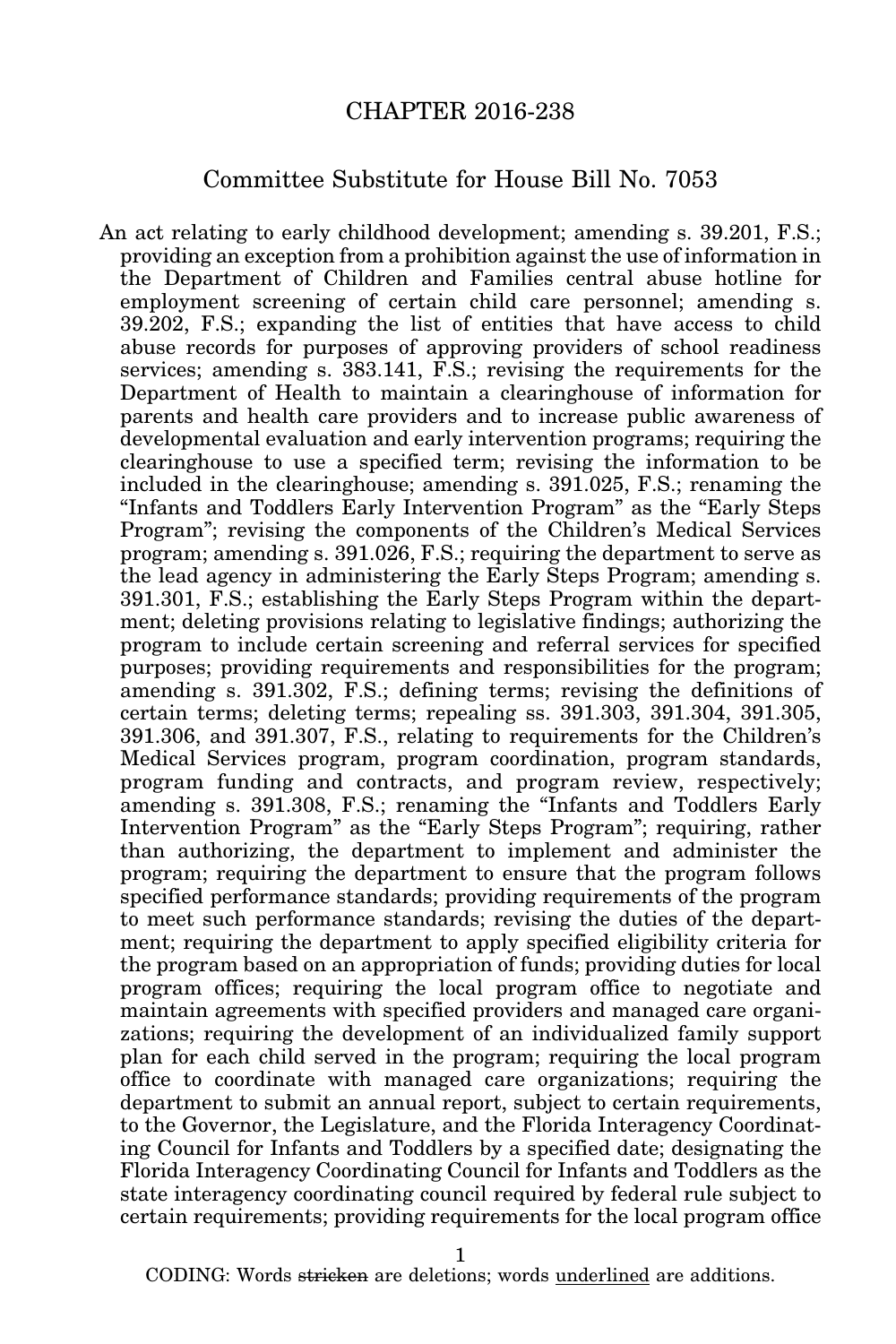and local school district to prepare certain children for the transition to school under certain circumstances; amending s. 402.302, F.S.; revising the definition of the term "screening" for purposes of child care licensing requirements; repealing s. 402.3057, F.S., relating to persons not required to be refingerprinted or rescreened; amending s. 402.306, F.S.; requiring the Department of Children and Families and local licensing agencies to electronically post certain information relating to child care and school readiness providers; amending s. 402.311, F.S.; requiring school readiness program providers to provide the department or local licensing agencies with access to facilities, personnel, and records for inspection purposes; amending s. 402.319, F.S.; requiring certain child care providers to submit an affidavit of compliance with certain mandatory reporting requirements; amending s. 435.07, F.S.; providing criteria for disqualification from employment with a school readiness program provider; amending s. 1002.82, F.S.; revising the duties of the Office of Early Learning of the Department of Education; requiring the office to coordinate with the Department of Children and Families and local licensing agencies for inspections of school readiness program providers; amending s. 1002.84, F.S.; revising provisions relating to determination of child eligibility for school readiness programs; revising requirements for determining parent copayments for participation in the program; amending s. 1002.87, F.S.; revising school readiness program eligibility requirements; amending s. 1002.88, F.S.; revising requirements for school readiness program providers; amending s. 1002.89, F.S.; providing for additional uses of funds for school readiness programs; amending ss. 402.3025, 413.092, and 1003.575, F.S.; conforming provisions to changes made by the act; providing an effective date.

Be It Enacted by the Legislature of the State of Florida:

Section 1. Subsection (6) of section 39.201, Florida Statutes, is amended to read:

39.201 Mandatory reports of child abuse, abandonment, or neglect; mandatory reports of death; central abuse hotline.—

(6) Information in the central abuse hotline may not be used for employment screening, except as provided in s.  $39.202(2)(a)$  and (h) or s. 402.302(15). Information in the central abuse hotline and the department's automated abuse information system may be used by the department, its authorized agents or contract providers, the Department of Health, or county agencies as part of the licensure or registration process pursuant to ss. 402.301-402.319 and ss. 409.175-409.176.

Section 2. Paragraph (a) of subsection (2) of section 39.202, Florida Statutes, is amended to read:

39.202 Confidentiality of reports and records in cases of child abuse or neglect.—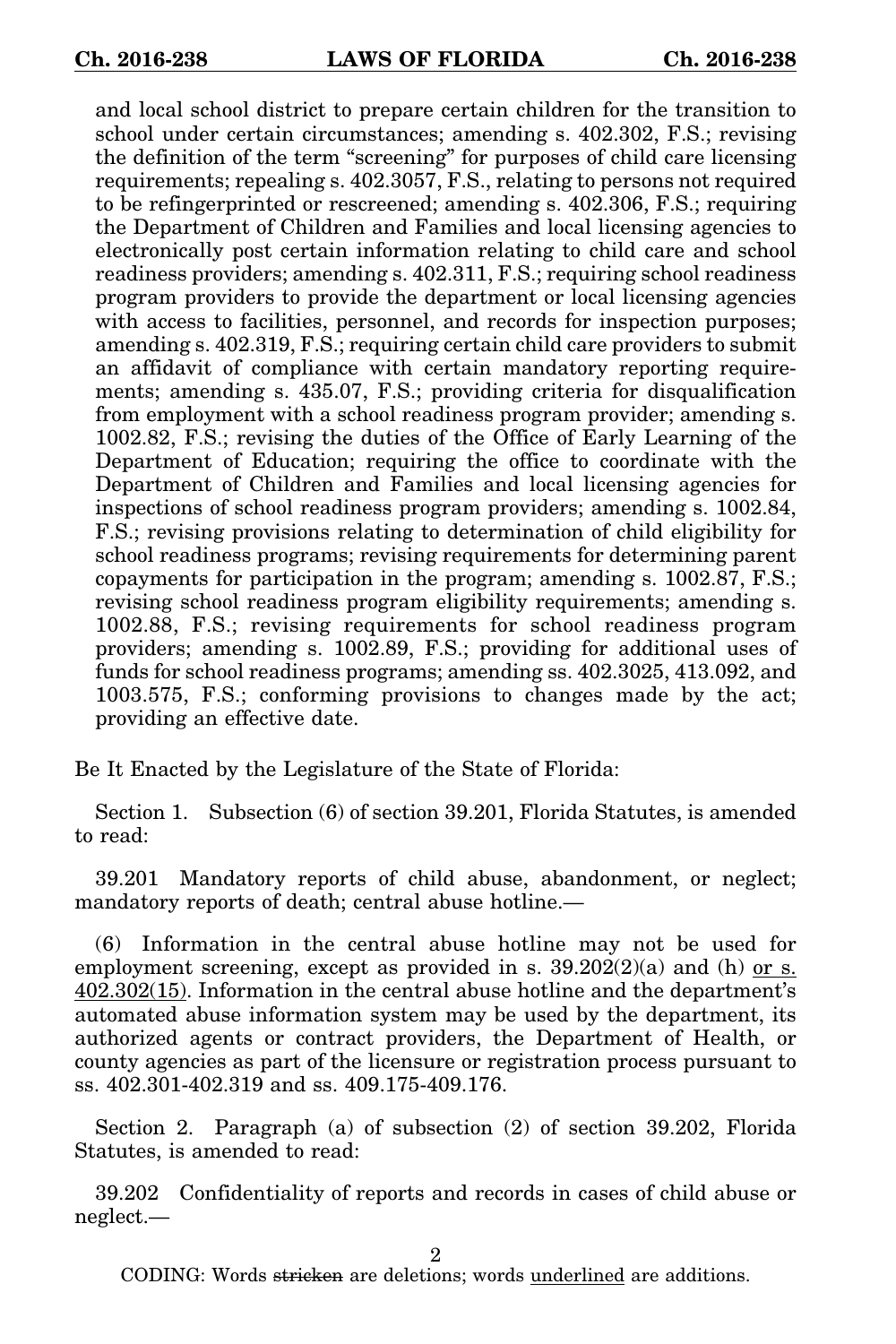(2) Except as provided in subsection (4), access to such records, excluding the name of the reporter which shall be released only as provided in subsection (5), shall be granted only to the following persons, officials, and agencies:

(a) Employees, authorized agents, or contract providers of the department, the Department of Health, the Agency for Persons with Disabilities, the Office of Early Learning, or county agencies responsible for carrying out:

1. Child or adult protective investigations;

2. Ongoing child or adult protective services;

3. Early intervention and prevention services;

4. Healthy Start services;

5. Licensure or approval of adoptive homes, foster homes, child care facilities, facilities licensed under chapter 393, or family day care homes, or informal child care providers who receive school readiness funding under part VI of chapter 1002, or other homes used to provide for the care and welfare of children; or

6. Services for victims of domestic violence when provided by certified domestic violence centers working at the department's request as case consultants or with shared clients.

Also, employees or agents of the Department of Juvenile Justice responsible for the provision of services to children, pursuant to chapters 984 and 985.

Section 3. Subsections (2) and (3) of section 383.141, Florida Statutes, are amended to read:

383.141 Prenatally diagnosed conditions; patient to be provided information; definitions; information clearinghouse; advisory council.—

(2) When a developmental disability is diagnosed based on the results of a prenatal test, the health care provider who ordered the prenatal test, or his or her designee, shall provide the patient with current information about the nature of the developmental disability, the accuracy of the prenatal test, and resources for obtaining relevant support services, including hotlines, resource centers, and information clearinghouses related to Down syndrome or other prenatally diagnosed developmental disabilities; support programs for parents and families; and developmental evaluation and intervention services under this part s. 391.303.

(3) The Department of Health shall develop and implement a comprehensive information clearinghouse to educate health care providers, inform parents, and increase public awareness regarding brain development, developmental disabilities and delays, and all services, resources, and interventions available to mitigate the effects of impaired development

3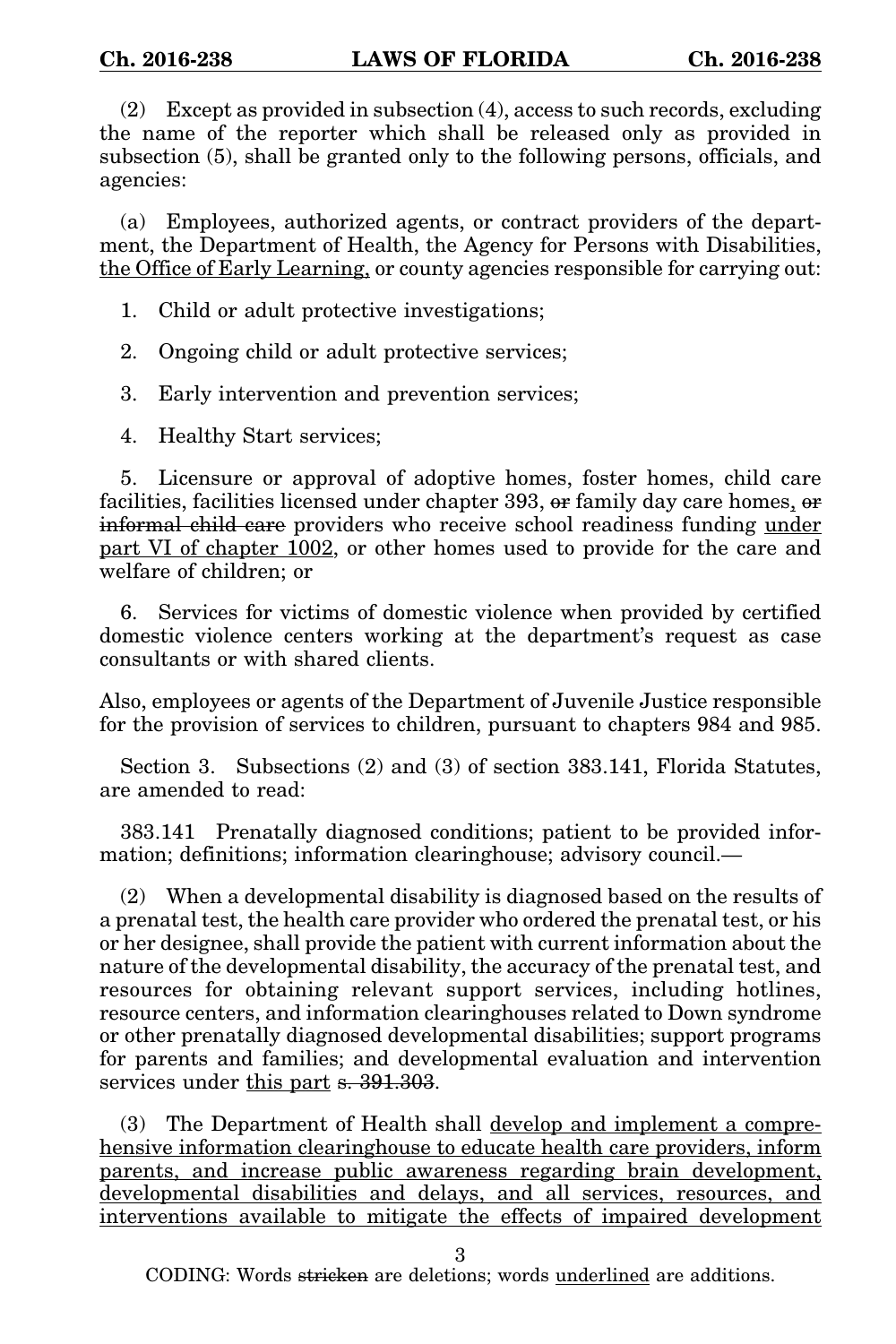among children. The clearinghouse must use the term "unique abilities" as much as possible when identifying infants or children with developmental disabilities and delays. The clearinghouse must provide:

(a) Health information on conditions that may lead to impaired development of physical, learning, language, or behavioral skills.

(b) Education and information to support parents whose unborn children have been prenatally diagnosed with developmental disabilities or whose children have diagnosed or suspected developmental delays.

(c) Education and training for health care providers to recognize and respond appropriately to developmental disabilities, delays, and conditions related to disabilities or delays. Specific information approved by the advisory council shall be made available to health care providers for use in counseling parents whose unborn children have been prenatally diagnosed with developmental disabilities or whose children have diagnosed or suspected developmental delays.

(d) Promotion of public awareness of availability of supportive services, such as resource centers, educational programs, other support programs for parents and families, and developmental evaluation and intervention services.

(e) Hotlines specific to Down syndrome and other prenatally diagnosed developmental disabilities. The hotlines and the department's clearinghouse must provide information to parents and families or other caregivers regarding the Early Steps Program under s. 391.301, the Florida Diagnostic and Learning Resources System, the Early Learning program, Healthy Start, Help Me Grow, and any other intervention programs. Information offered must include directions on how to obtain early intervention, rehabilitative, and habilitative services and devices establish on its Internet website a clearinghouse of information related to developmental disabilities concerning providers of supportive services, information hotlines specific to Down syndrome and other prenatally diagnosed developmental disabilities, resource centers, educational programs, other support programs for parents and families, and developmental evaluation and intervention services under s. 391.303. Such information shall be made available to health care providers for use in counseling pregnant women whose unborn children have been prenatally diagnosed with developmental disabilities.

 $(4)(a)$  There is established an advisory council within the Department of Health which consists of health care providers and caregivers who perform health care services for persons who have developmental disabilities, including Down syndrome and autism. This group shall consist of nine members as follows:

- 1. Three members appointed by the Governor;
- 2. Three members appointed by the President of the Senate; and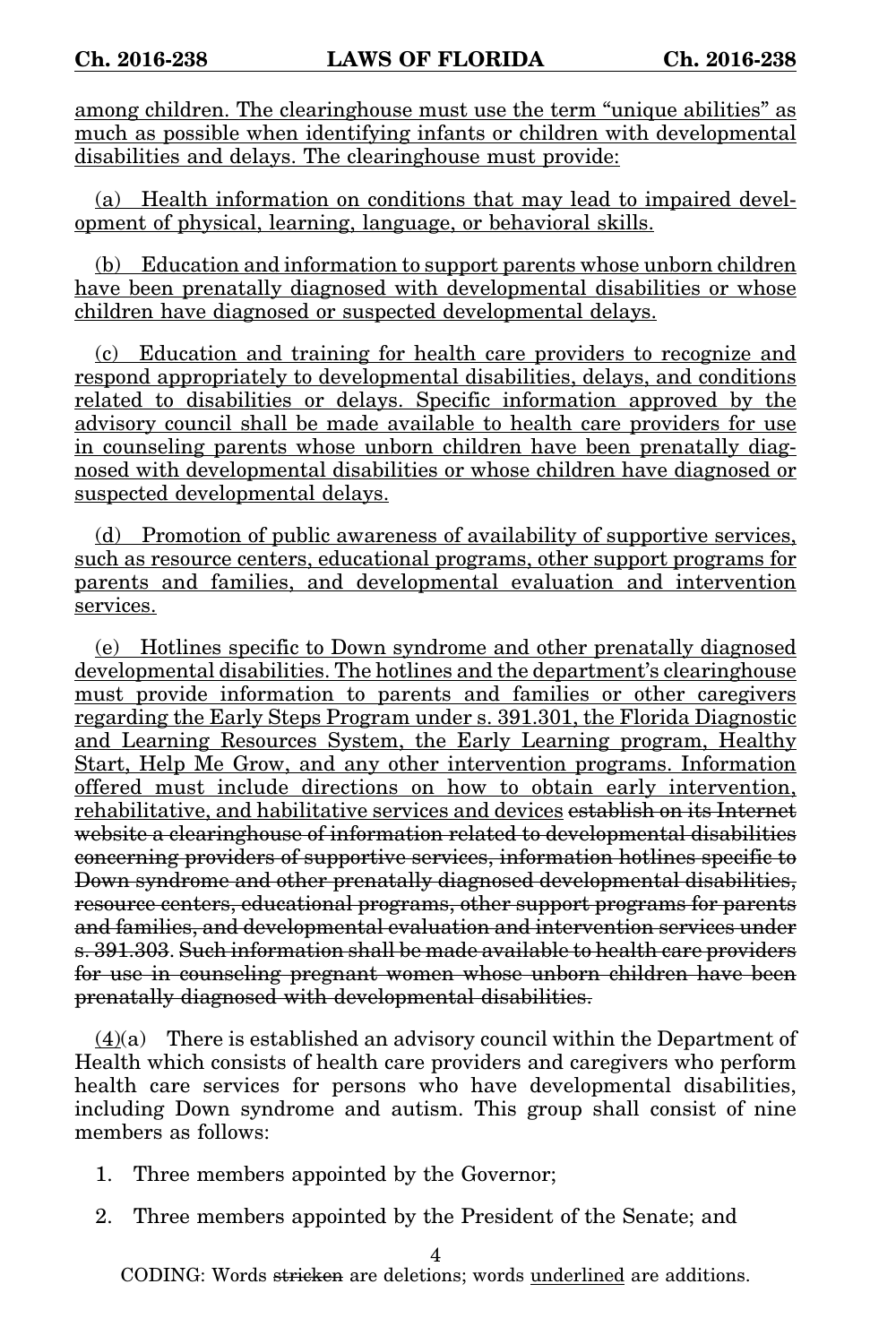3. Three members appointed by the Speaker of the House of Representatives.

(b) The advisory council shall provide technical assistance to the Department of Health in the establishment of the information clearinghouse and give the department the benefit of the council members' knowledge and experience relating to the needs of patients and families of patients with developmental disabilities and available support services.

(c) Members of the council shall elect a chairperson and a vice chairperson. The elected chairperson and vice chairperson shall serve in these roles until their terms of appointment on the council expire.

(d) The advisory council shall meet quarterly to review this clearinghouse of information, and may meet more often at the call of the chairperson or as determined by a majority of members.

(e) The council members shall be appointed to 4-year terms, except that, to provide for staggered terms, one initial appointee each from the Governor, the President of the Senate, and the Speaker of the House of Representatives shall be appointed to a 2-year term, one appointee each from these officials shall be appointed to a 3-year term, and the remaining initial appointees shall be appointed to 4-year terms. All subsequent appointments shall be for 4-year terms. A vacancy shall be filled for the remainder of the unexpired term in the same manner as the original appointment.

(f) Members of the council shall serve without compensation. Meetings of the council may be held in person, without reimbursement for travel expenses, or by teleconference or other electronic means.

(g) The Department of Health shall provide administrative support for the advisory council.

Section 4. Paragraph (c) of subsection (1) of section 391.025, Florida Statutes, is amended to read:

391.025 Applicability and scope.—

(1) The Children's Medical Services program consists of the following components:

(c) The developmental evaluation and intervention program, including the Early Steps Florida Infants and Toddlers Early Intervention Program.

Section 5. Subsection (19) is added to section 391.026, Florida Statutes, to read:

391.026 Powers and duties of the department.—The department shall have the following powers, duties, and responsibilities:

5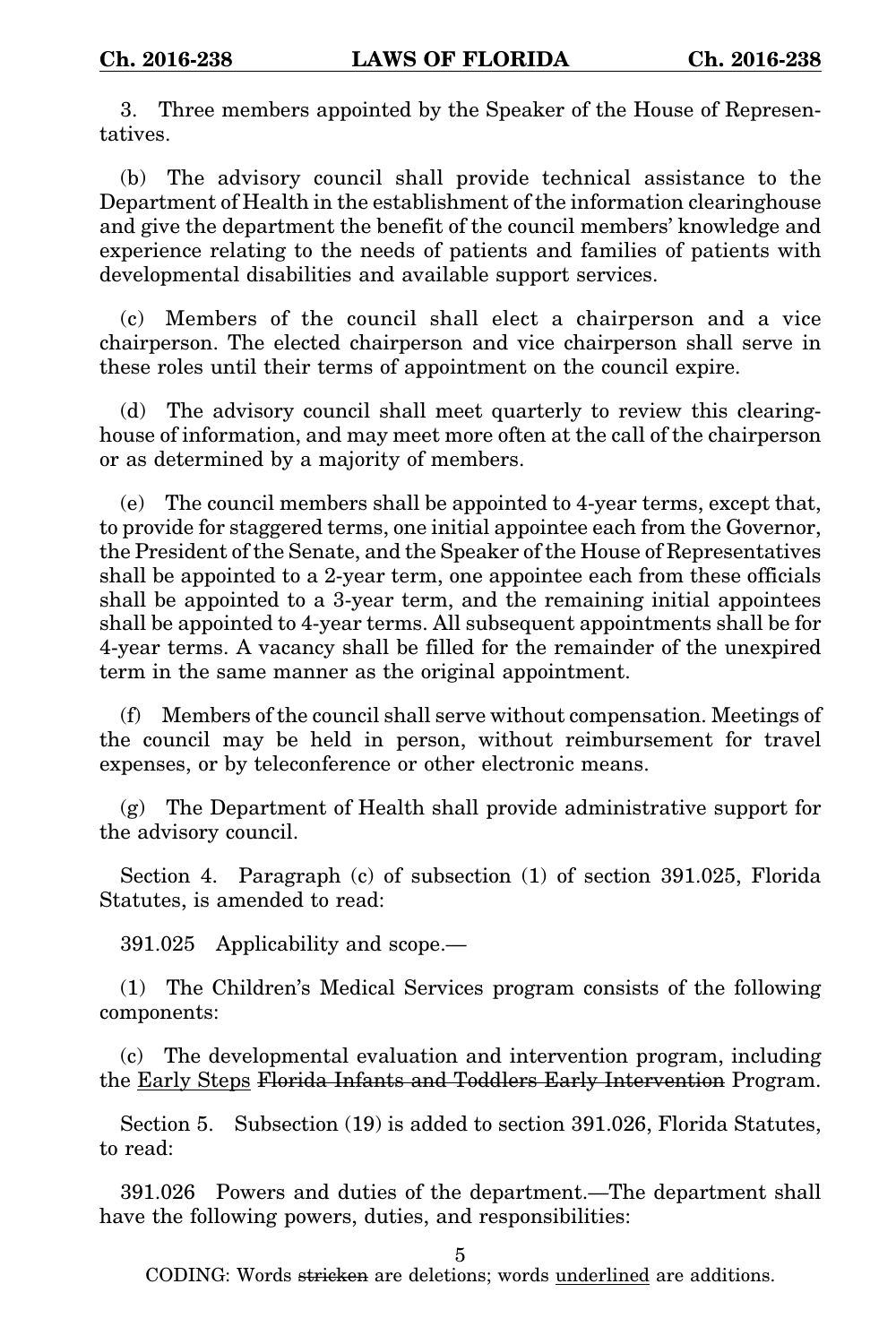(19) To serve as the lead agency in administering the Early Steps Program pursuant to part C of the federal Individuals with Disabilities Education Act and part III of this chapter.

Section 6. Section 391.301, Florida Statutes, is amended to read:

391.301 Early Steps Program; establishment and goals Developmental evaluation and intervention programs; legislative findings and intent.—

(1) The Early Steps Program is established within the department to serve infants and toddlers who are at risk of developmental disabilities based on a physical or mental condition and infants and toddlers with developmental delays by providing developmental evaluation and early intervention and by providing families with training and support services in a variety of home and community settings in order to enhance family and caregiver competence, confidence, and capacity to meet their child's developmental needs and desired outcomes The Legislature finds that the high-risk and disabled newborn infants in this state need in-hospital and outpatient developmental evaluation and intervention and that their families need training and support services. The Legislature further finds that there is an identifiable and increasing number of infants who need developmental evaluation and intervention and family support due to the fact that increased numbers of low-birthweight and sick full-term newborn infants are now surviving because of the advances in neonatal intensive care medicine; increased numbers of medically involved infants are remaining inappropriately in hospitals because their parents lack the confidence or skills to care for these infants without support; and increased numbers of infants are at risk due to parent risk factors, such as substance abuse, teenage pregnancy, and other high-risk conditions.

(2) The program may include screening and referral  $H$  is the intent of the Legislature to establish developmental evaluation and intervention services at all hospitals providing Level II or Level III neonatal intensive care services, in order to promptly identify newborns with disabilities or with conditions associated with risks of developmental delays so that families with high-risk or disabled infants may gain as early as possible the services and skills they need to support their infants' development infants.

(3) The program must It is the intent of the Legislature that a methodology be developed to integrate information and coordinate services on infants with potentially disabling conditions with other programs serving infants and toddlers early intervention programs, including, but not limited to, Part C of Pub. L. No. 105-17 and the Healthy Start program, the newborn screening program, and the Blind Babies Program.

(4) The program must:

(a) Provide services to enhance the development of infants and toddlers with disabilities and delays.

6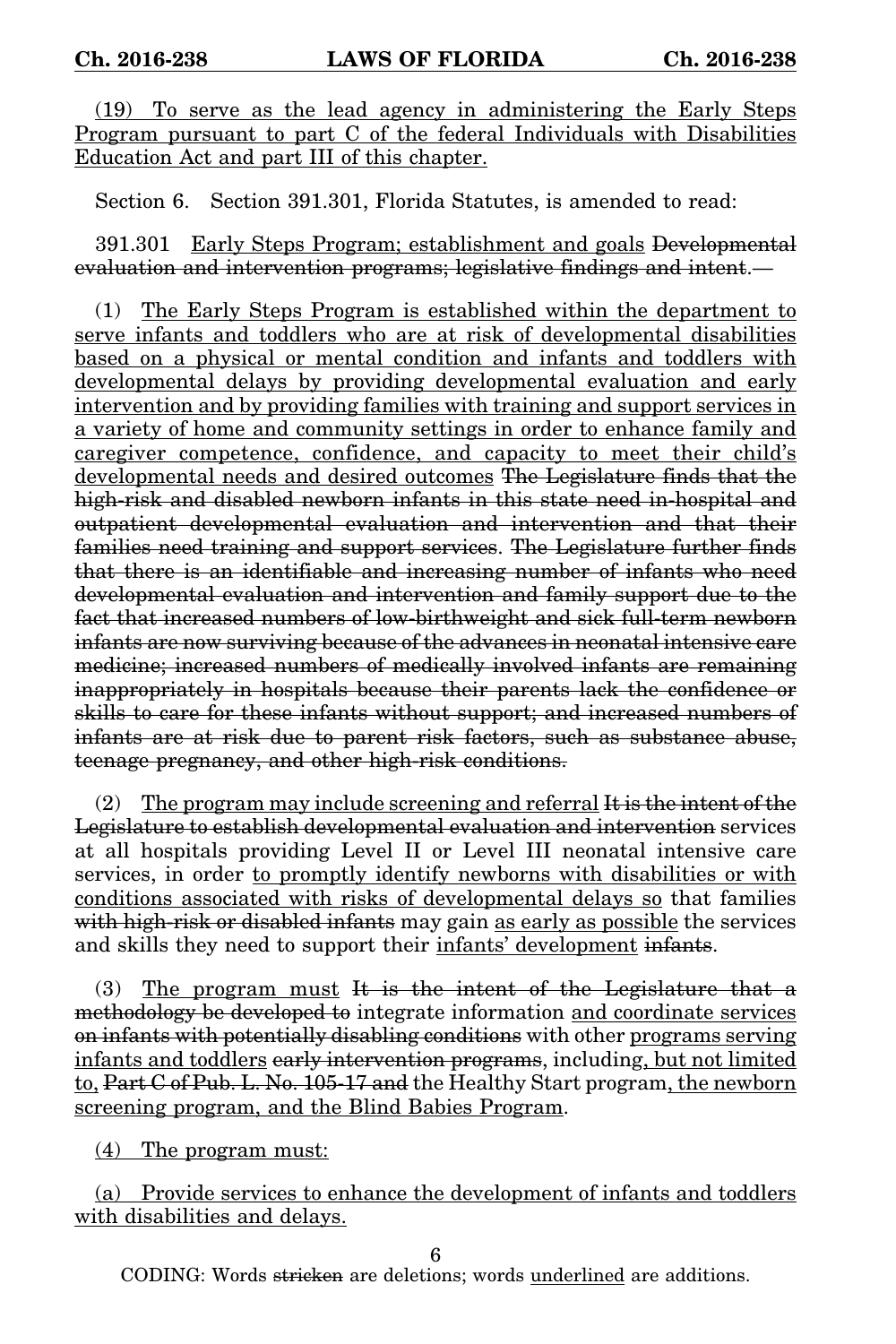(b) Expand the recognition by health care providers, families, and the public of the significant brain development that occurs during a child's first 3 years of life.

(c) Maintain the importance of the family in all areas of the child's development and support the family's participation in early intervention services and decisions affecting the child.

(d) Operate a comprehensive, coordinated interagency system of early intervention services and supports in accordance with part C of the federal Individuals with Disabilities Education Act.

(e) Ensure timely evaluation, individual planning, and early intervention services necessary to meet the unique needs of eligible infants and toddlers.

(f) Build the service capacity and enhance the competencies of health care providers serving infants and toddlers with unique needs and abilities.

(g) Ensure programmatic and fiscal accountability through establishment of a high-capacity data system, active monitoring of performance indicators, and ongoing quality improvement.

Section 7. Section 391.302, Florida Statutes, is amended to read:

391.302 Definitions.—As used in ss. 391.301-391.308 ss. 391.301- 391.307, the term:

(1) "Developmental delay" means a condition, identified and measured through appropriate instruments and procedures, which may delay physical, cognitive, communication, social or emotional, or adaptive development.

(2) "Developmental disability" means a condition, identified and measured through appropriate instruments and procedures, which may impair physical, cognitive, communication, social or emotional, or adaptive development.

(3) "Developmental intervention" or "early intervention" means individual and group individualized therapies and services needed to enhance both the infant's or toddler's growth and development and family functioning. The term includes habilitative services and assistive technology devices, rehabilitative services and assistive technology devices, and parent support and training.

(4) "Habilitative services and devices" means health care services and assistive technology devices that help a child maintain, learn, or improve skills and functioning for daily living.

 $(5)(2)$  "Infant or toddler" or "child" means a child from birth until the child's third birthday.

7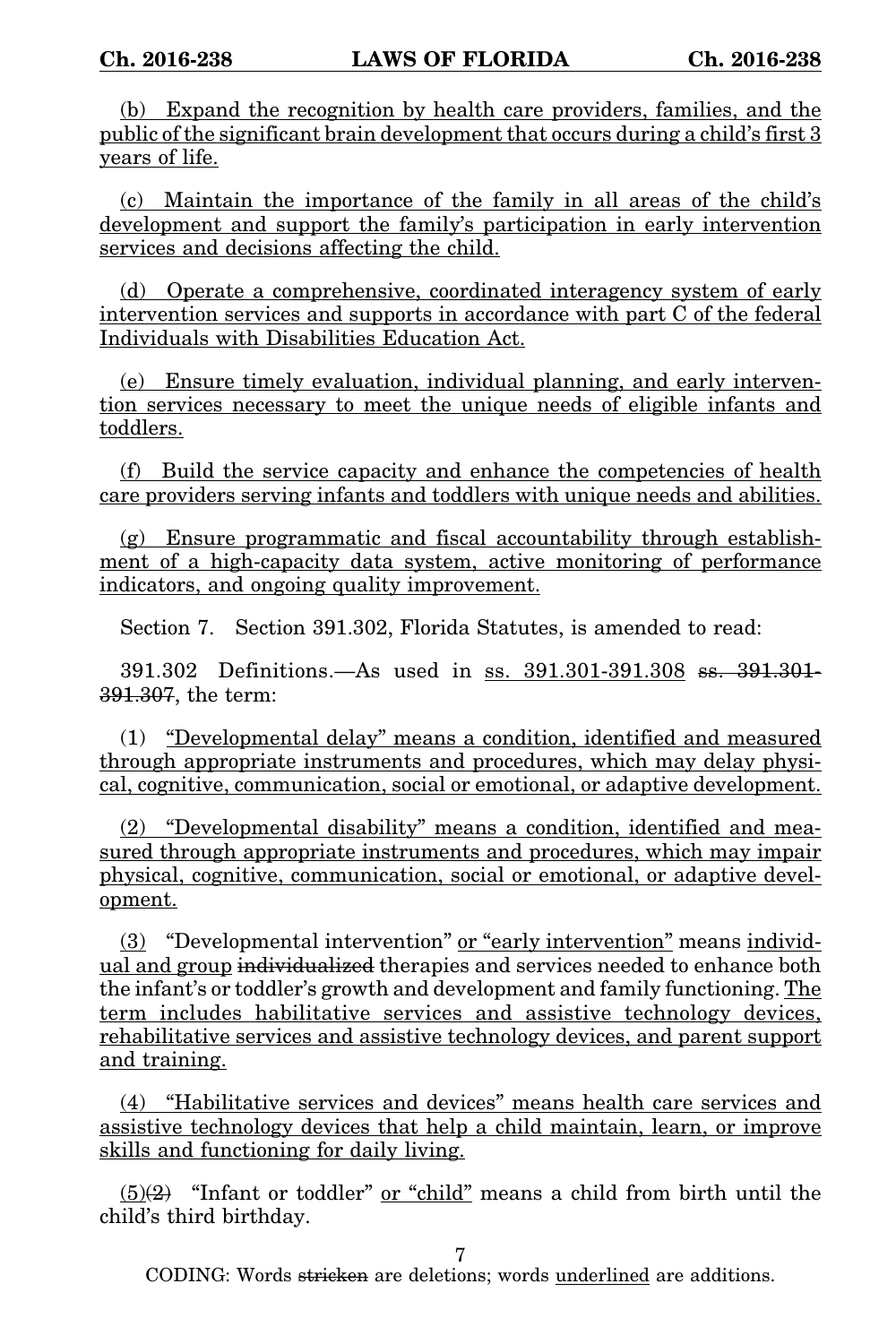(6) "Local program office" means an office that administers the Early Steps Program within a municipality, county, or region.

(7) "Rehabilitative services and devices" means restorative and remedial services that maintain or enhance the current level of functioning of a child if there is a possibility of improvement or reversal of impairment.

(3) "In-hospital intervention services" means the provision of assessments; the provision of individualized services; monitoring and modifying the delivery of medical interventions; and enhancing the environment for the high-risk, developmentally disabled, or medically involved infant or toddler in order to achieve optimum growth and development.

(4) "Parent support and training" means a range of services to families of high-risk, developmentally disabled, or medically involved infants or toddlers, including family counseling; financial planning; agency referral; development of parent-to-parent support groups; education concerning growth, development, and developmental intervention and objective measurable skills, including abuse avoidance skills; training of parents to advocate for their child; and bereavement counseling.

Section 8. Sections 391.303, 391.304, 391.305, 391.306, and 391.307, Florida Statutes, are repealed.

Section 9. Section 391.308, Florida Statutes, is amended to read:

391.308 Early Steps Infants and Toddlers Early Intervention Program. The department shall <del>Department of Health may</del> implement and administer part C of the federal Individuals with Disabilities Education Act (IDEA), which shall be known as the "Early Steps "Florida Infants and Toddlers Early Intervention Program."

(1) PERFORMANCE STANDARDS.—The department shall ensure that the Early Steps Program complies with the following performance standards:

(a) The program must provide services from referral through transition in a family-centered manner that recognizes and responds to unique circumstances and needs of infants and toddlers and their families as measured by a variety of qualitative data, including satisfaction surveys, interviews, focus groups, and input from stakeholders.

(b) The program must provide individualized family support plans that are understandable and usable by families, health care providers, and payers and that identify the current level of functioning of the infant or toddler, family supports and resources, expected outcomes, and specific early intervention services needed to achieve the expected outcomes, as measured by periodic system independent evaluation.

(c) The program must help each family to use available resources in a way that maximizes the child's access to services necessary to achieve the

8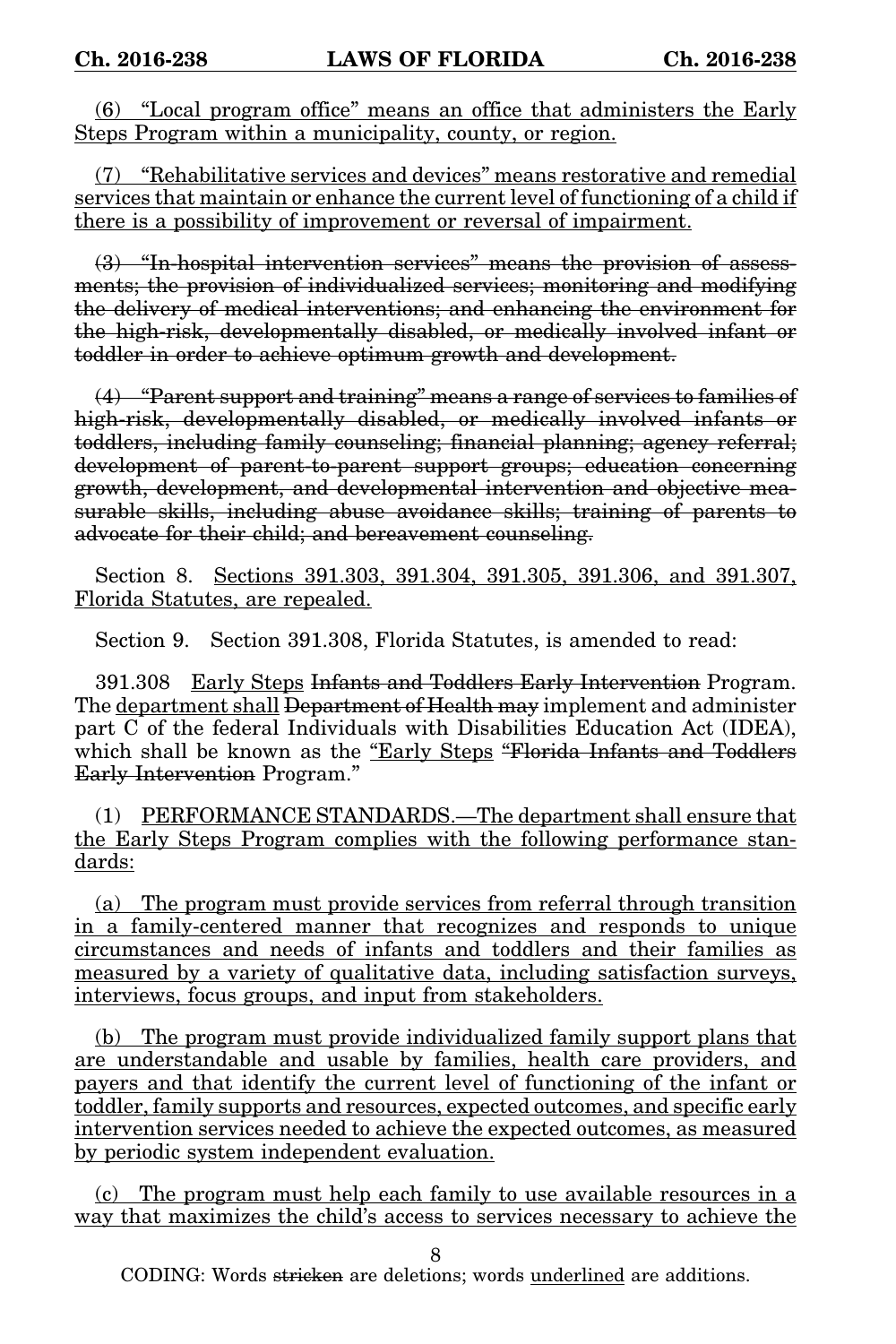outcomes of the individualized family support plan, as measured by family feedback and by independent assessments of services used by each child.

(d) The program must offer families access to quality services that effectively enable infants and toddlers with developmental disabilities and developmental delays to achieve optimal functional levels as measured by an independent evaluation of outcome indicators in social or emotional skills, communication, and adaptive behaviors.

(2) DUTIES OF THE DEPARTMENT.—The department shall:

(a) Jointly with the Department of Education, shall Annually prepare a grant application to the United States Department of Education for funding early intervention services for infants and toddlers with disabilities, from birth through 36 months of age, and their families pursuant to part C of the federal Individuals with Disabilities Education Act.

 $(b)(2)$  The department, Jointly with the Department of Education, provide shall include a reading initiative as an early intervention service for infants and toddlers.

(c) Annually develop a state plan for the Early Steps Program.

1. The plan must assess the need for early intervention services, evaluate the extent of the statewide need that is met by the program, identify barriers to fully meeting the need, and recommend specific action steps to improve program performance.

2. The plan must be developed through an inclusive process that involves families, local program offices, health care providers, and other stakeholders.

(d) Ensure local program offices educate hospitals that provide Level II and Level III neonatal intensive care services about the Early Steps Program and the referral process for the provision of developmental evaluation and intervention services.

(e) Establish standards and qualifications for developmental evaluation and early intervention service providers, including standards for determining the adequacy of provider networks in each local program office service area.

(f) Establish statewide uniform protocols and procedures to determine eligibility for developmental evaluation and early intervention services.

(g) Establish a consistent, statewide format and procedure for preparing and completing an individualized family support plan.

(h) Promote interagency cooperation and coordination, with the Medicaid program, the Department of Education program pursuant to part B of the federal Individuals with Disabilities Education Act, and programs

9

CODING: Words <del>stricken</del> are deletions; words <u>underlined</u> are additions.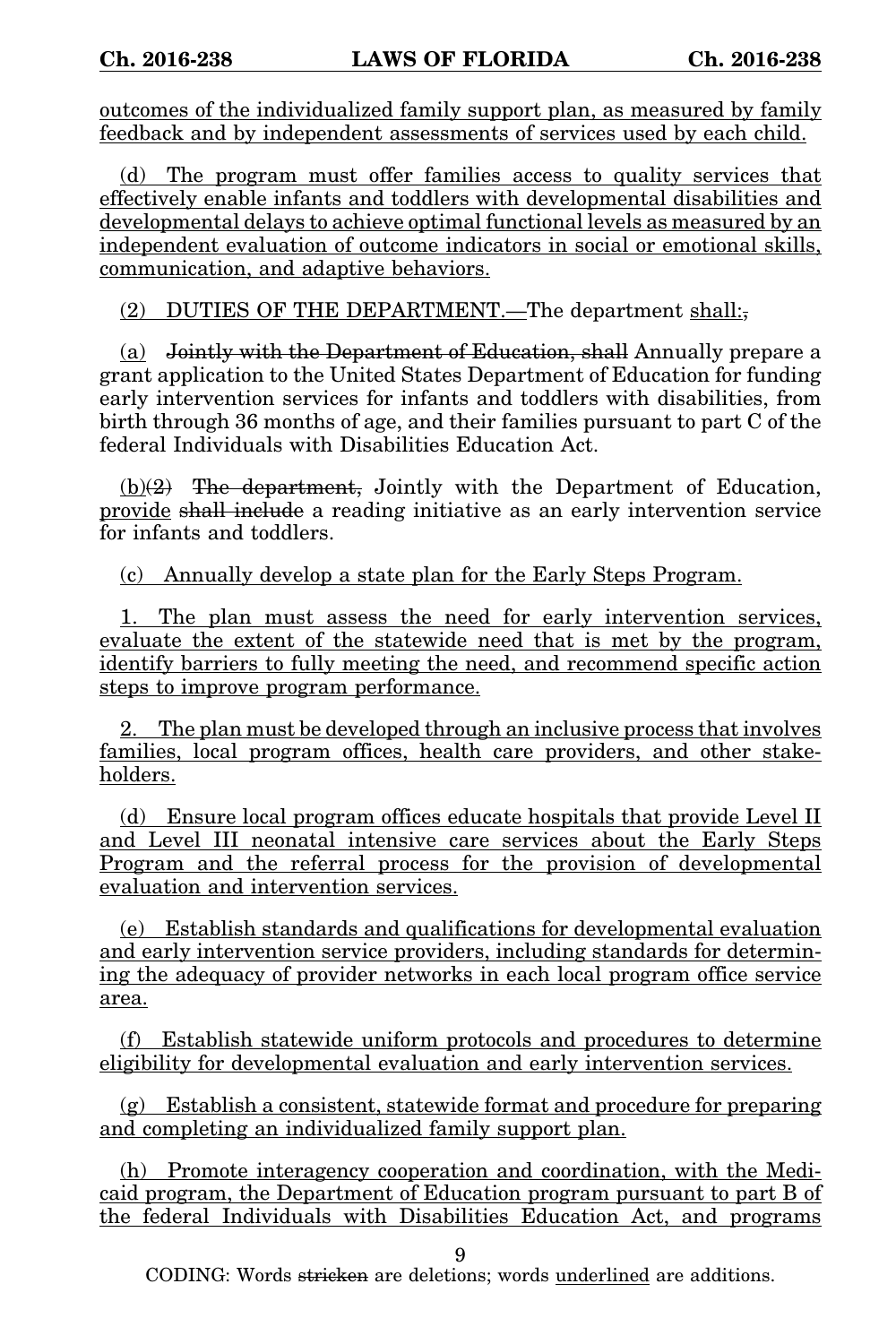providing child screening such as the Florida Diagnostic and Learning Resources System, the Office of Early Learning, Healthy Start, and the Help Me Grow program.

1. Coordination with the Medicaid program shall be developed and maintained through written agreements with the Agency for Health Care Administration and Medicaid managed care organizations as well as through active and ongoing communication with these organizations. The department shall assist local program offices to negotiate agreements with Medicaid managed care organizations in the service areas of the local program offices. Such agreements may be formal or informal.

2. Coordination with education programs pursuant to part B of the federal Individuals with Disabilities Education Act shall be developed and maintained through written agreements with the Department of Education. The department shall assist local program offices to negotiate agreements with school districts in the service areas of the local program offices.

(i) Develop and disseminate the knowledge and methods necessary to effectively coordinate benefits among various payer types.

(j) Provide a mediation process and if necessary, an appeals process for applicants found ineligible for developmental evaluation or early intervention services or denied financial support for such services.

(k) Competitively procure local program offices to provide services throughout the state in accordance with chapter 287. The department shall specify the requirements and qualifications for local program offices in the procurement document.

(l) Establish performance standards and other metrics for evaluation of local program offices, including standards for measuring timeliness of services, outcomes of early intervention services, and administrative efficiency. Performance standards and metrics shall be developed in consultation with local program offices.

(m) Provide technical assistance to the local program offices.

(3) ELIGIBILITY.—The department shall apply the following eligibility criteria if specific funding is provided, and the associated applicable eligibility criteria are identified, in the General Appropriations Act:

(a) Infants and toddlers are eligible for an evaluation to determine the presence of a developmental disability or the risk of a developmental delay based on a physical or medical condition.

(b) Infants and toddlers determined to have a developmental delay based on informed clinical opinion and an evaluation using a standard evaluation instrument which results in a score that is 1.5 standard deviations from the mean in two or more of the following domains: physical, cognitive, communication, social or emotional, and adaptive.

10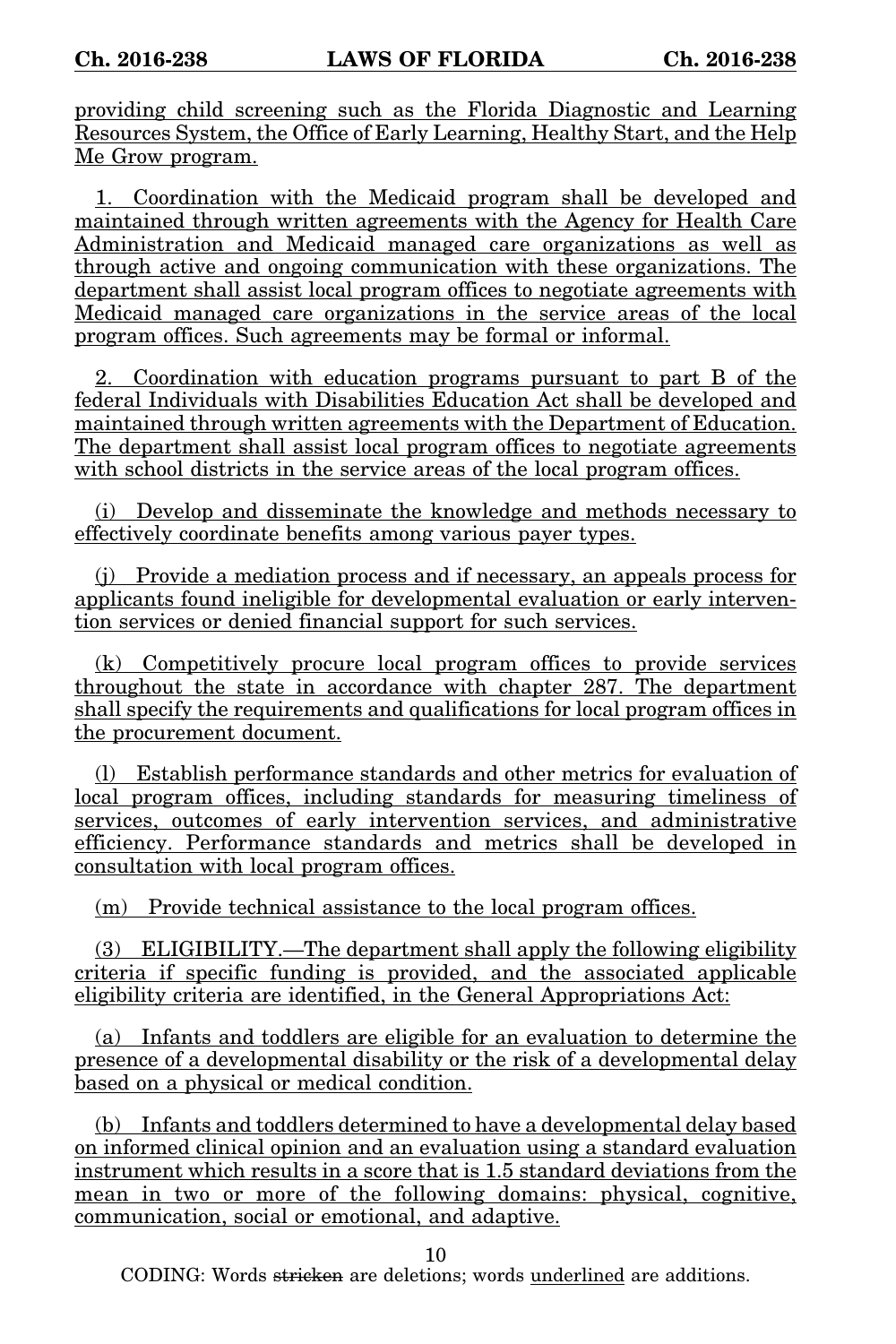(c) Infants and toddlers determined to have a developmental delay based on informed clinical opinion and an evaluation using a standard evaluation instrument which results in a score that is 2.0 standard deviations from the mean in one of the following domains: physical, cognitive, communication, social or emotional, and adaptive.

(d) Infants and toddlers determined to have a developmental delay based on informed clinical opinion and an evaluation using a standard evaluation instrument which results in a score that is 1.5 standard deviations from the mean in one or more of the following domains: physical, cognitive, communication, social or emotional, and adaptive.

(e) Infants and toddlers determined to have a developmental delay based on informed clinical opinion.

(f) Infants and toddlers at risk of developmental delay based on an established condition known to result in developmental delay, or a physical or mental condition known to create a risk of developmental delay.

(4) DUTIES OF THE LOCAL PROGRAM OFFICES.—A local program office shall:

(a) Evaluate a child to determine eligibility within 45 calendar days after the child is referred to the program.

(b) Notify the parent or legal guardian of his or her child's eligibility status initially and at least annually thereafter. If a child is determined not to be eligible, the local program office must provide the parent or legal guardian with written information on the right to an appeal and the process for making such an appeal.

(c) Secure and maintain interagency agreements or contracts with local school districts in a local service area.

(d) Provide services directly or procure services from health care providers that meet or exceed the minimum qualifications established for service providers. The local program office must become a Medicaid provider if it provides services directly.

(e) Provide directly or procure services that are, to the extent possible, delivered in a child's natural environment, such as in the child's home or community setting. The inability to provide services in the natural environment is not a sufficient reason to deny services.

(f) Develop an individualized family support plan for each child served. The plan must:

1. Be completed within 45 calendar days after the child is referred to the program;

11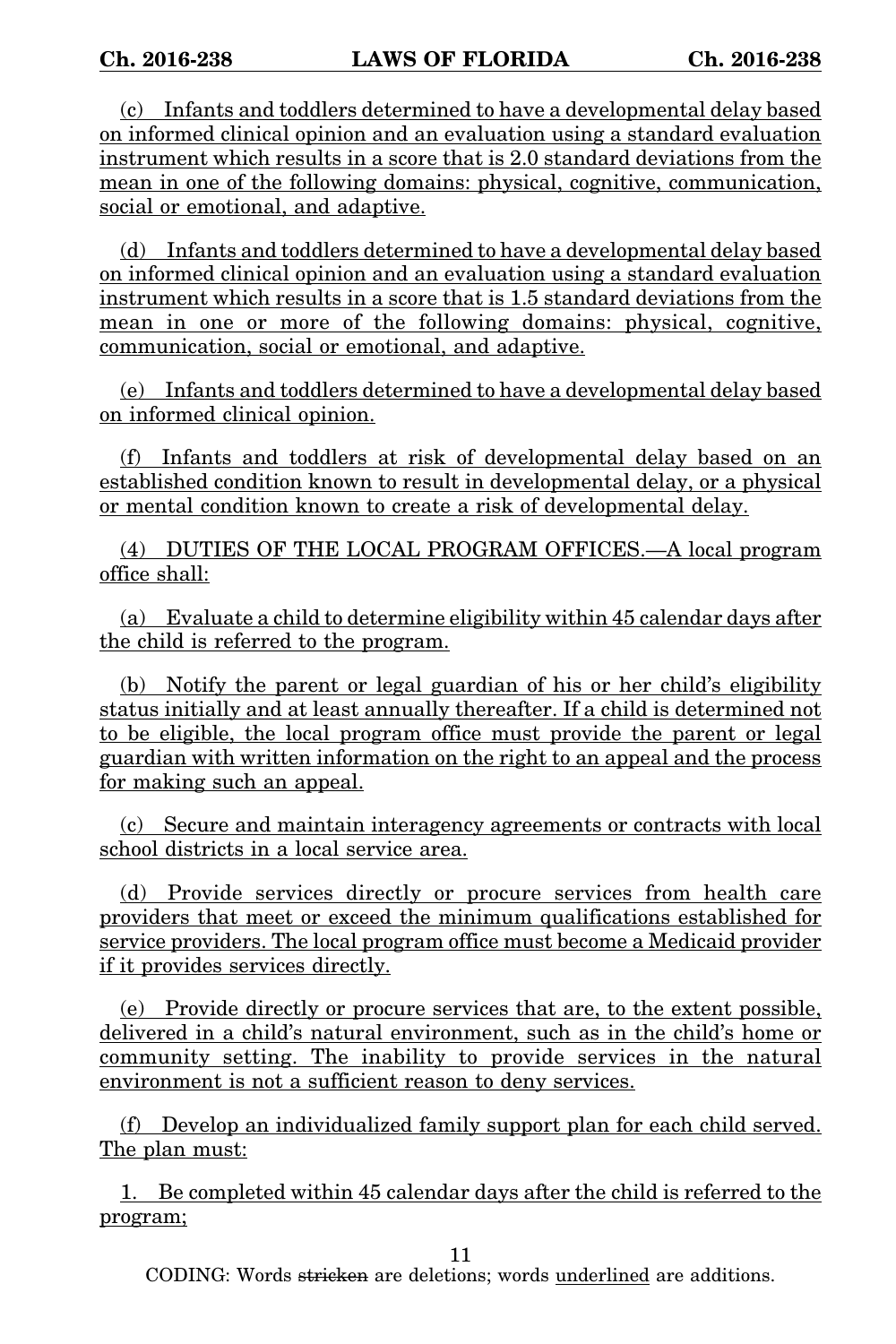2. Be developed in conjunction with the child's parent or legal guardian who provides written consent for the services included in the plan;

3. Be reviewed at least every 6 months with the parent or legal guardian and updated if needed; and

4. Include steps to transition to school or other future services by the child's third birthday.

(g) Assess the progress of the child and his or her family in meeting the goals of the individualized family support plan.

(h) For each service required by the individualized family support plan, refer the child to an appropriate service provider or work with Medicaid managed care organizations or private insurers to secure the needed services.

(i) Provide service coordination, including contacting the appropriate service provider to determine whether the provider can timely deliver the service, providing the parent or legal guardian with the name and contact information of the service provider and the date and location of the service of any appointment made on behalf of the child, and contacting the parent or legal guardian after the service is provided to ensure that the service is timely delivered and to determine whether the family requests additional services.

(j) Negotiate and maintain agreements with Medicaid providers and Medicaid managed care organizations in its area.

1. With the parent's or legal guardian's permission, the services in the child's approved individualized family support plan shall be communicated to the Medicaid managed care organization. Services that cannot be funded by Medicaid must be specifically identified and explained to the family.

2. The agreement between the local program office and Medicaid managed care organizations must establish methods of communication and procedures for the timely approval of services covered by Medicaid.

(k) Develop agreements and arrangements with private insurers in order to coordinate benefits and services for any mutual enrollee.

1. The child's approved individualized family support plan may be communicated to the child's insurer with the parent's or legal guardian's permission.

2. The local program office and private insurers shall establish methods of communication and procedures for the timely approval of services covered by the child's insurer, if appropriate and approved by the child's parent or legal guardian.

12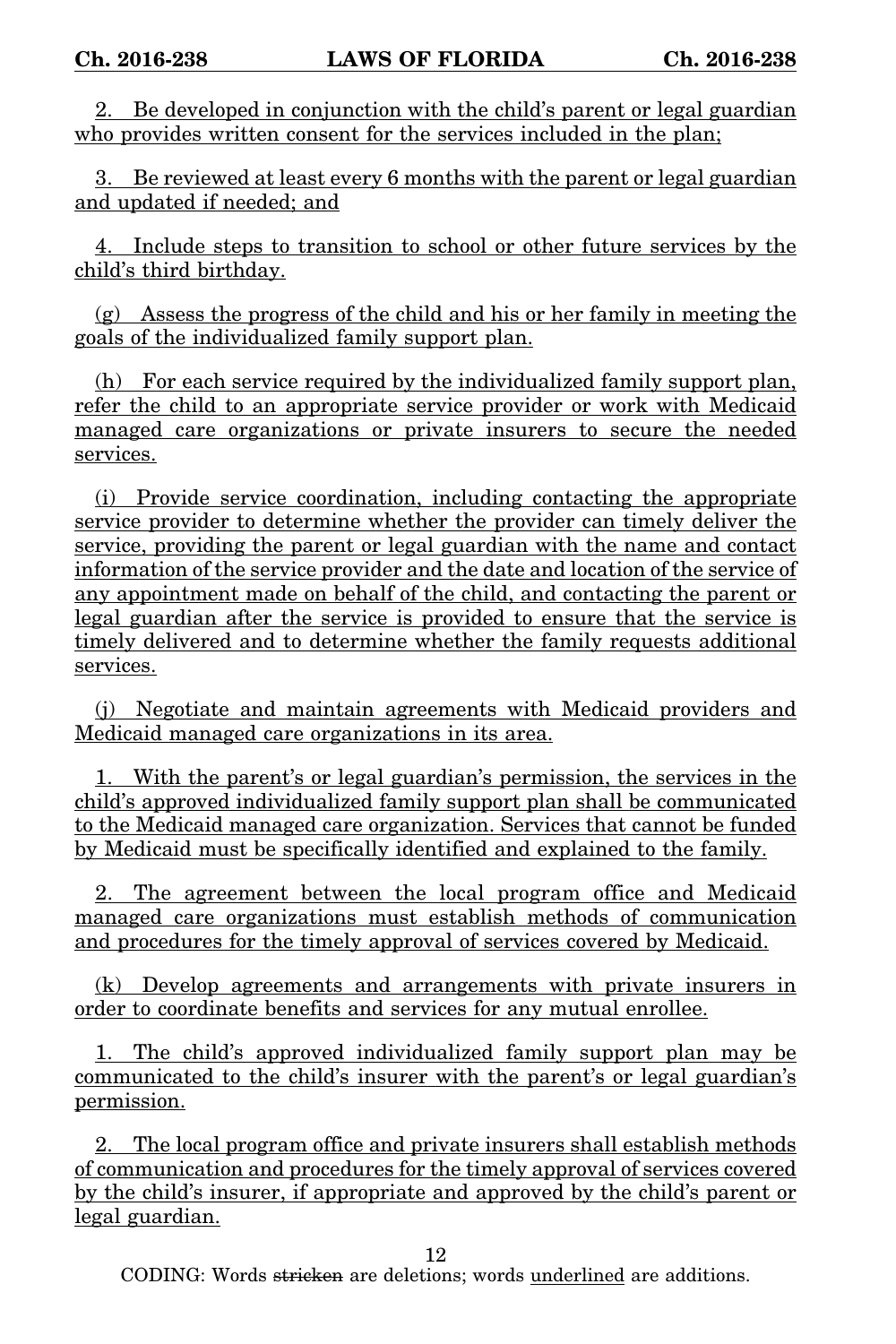(l) Provide to the department data necessary for an evaluation of the local program office performance.

(5) ACCOUNTABILITY REPORTING.—By December 1 of each year, the department shall prepare and submit a report that assesses the performance of the Early Steps Program to the Governor, the President of the Senate, the Speaker of the House of Representatives, and the Florida Interagency Coordinating Council for Infants and Toddlers. The department must address the performance standards in subsection (1) and report actual performance compared to the standards for the prior fiscal year. The data used to compile the report must be submitted by each local program office in the state. The department shall report on all of the following measures:

(a) Number and percentage of infants and toddlers served with an individualized family support plan.

(b) Number and percentage of infants and toddlers demonstrating improved social or emotional skills after the program.

(c) Number and percentage of infants and toddlers demonstrating improved use of knowledge and cognitive skills after the program.

(d) Number and percentage of families reporting positive outcomes in their infant's and toddler's development as a result of early intervention services.

(e) Progress toward meeting the goals of individualized family support plans.

(f) Any additional measures established by the department.

(6) STATE INTERAGENCY COORDINATING COUNCIL.—The Florida Interagency Coordinating Council for Infants and Toddlers shall serve as the state interagency coordinating council required by 34 C.F.R. s. 303.600. The council shall be housed for administrative purposes in the department, and the department shall provide administrative support to the council.

(7) TRANSITION TO EDUCATION.—

(a) At least 90 days before a child reaches 3 years of age, the local program office shall initiate transition planning to ensure the child's successful transition from the Early Steps Program to a school district program for children with disabilities or to another program as part of an individual family support plan.

(b) At least 90 days before a child reaches 3 years of age, the local program office shall:

1. Notify the local school district in which the child resides and the Department of Education that the child may be eligible for special education or related services as determined by the local school district pursuant to ss.

13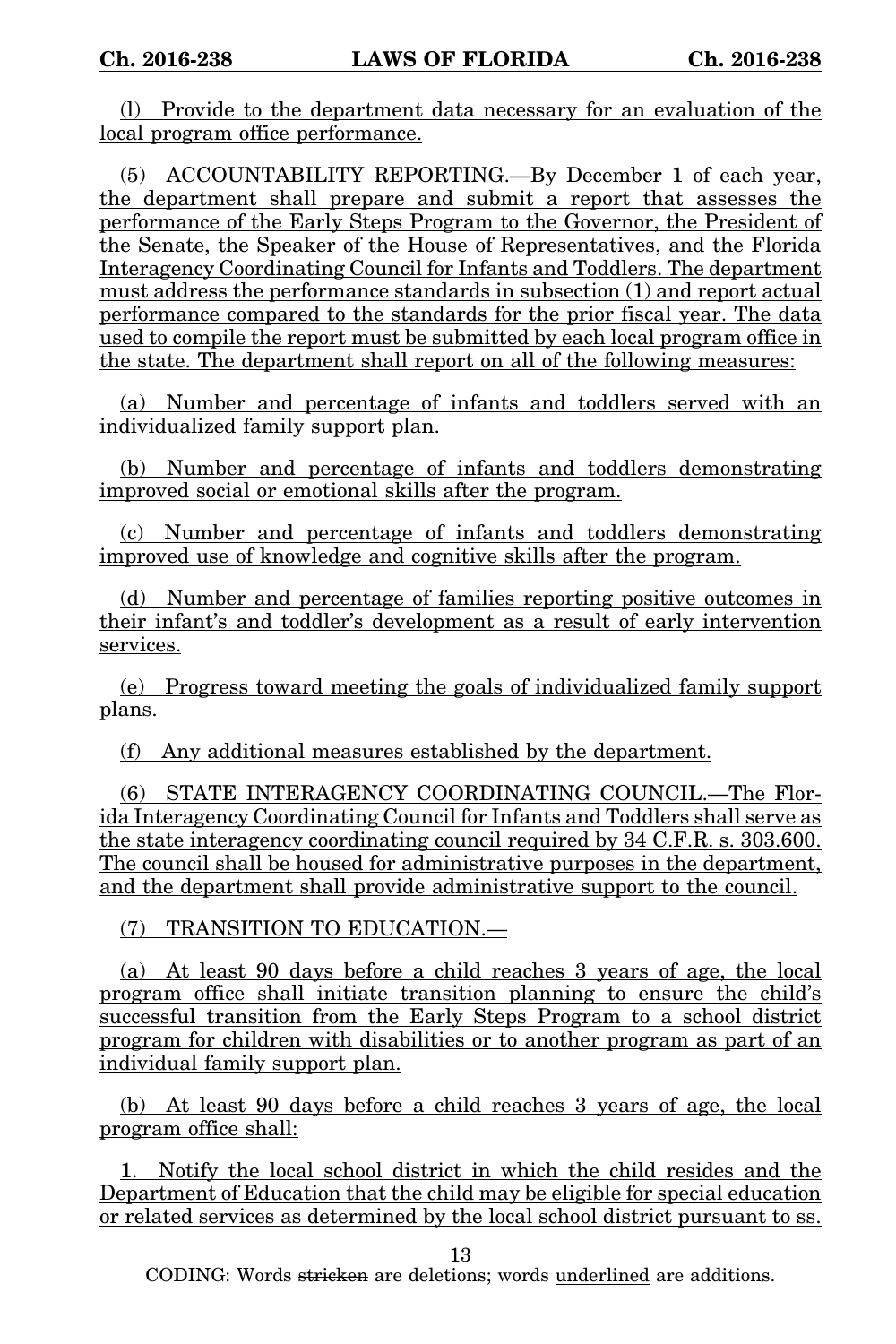1003.21 and 1003.57, unless the child's parent or legal guardian has opted out of such notification; and

2. Upon approval by the child's parent or legal guardian, convene a transition conference that includes participation of a local school district representative and the parent or legal guardian to discuss options for and availability of services.

(c) The local school district shall evaluate and determine a child's eligibility to receive special education or related services pursuant to part B of the federal Individuals with Disabilities Education Act and ss. 1003.21 and 1003.57.

(d) The local program office, in conjunction with the local school district, shall modify a child's individual family support plan or, if applicable, the local school district shall develop an individual education plan for the child pursuant to ss. 1003.57, 1003.571, and 1003.5715, which identifies special education or related services that the child will receive and the providers or agencies that will provide such services.

(e) If a child is determined to be ineligible for school district program services, the local program office and the local school district shall provide the child's parent or legal guardian with written information on other available services or community resources.

(f) The local program office shall negotiate and maintain an interagency agreement with each local school district in its service area pursuant to the Individuals with Disabilities Education Act, 20 U.S.C. s.  $1435(a)(10)(F)$ . Each interagency agreement must be reviewed at least annually and updated upon review, if needed.

Section 10. Subsection (15) of section 402.302, Florida Statutes, is amended to read:

402.302 Definitions.—As used in this chapter, the term:

(15) "Screening" means the act of assessing the background of child care personnel, in accordance with state and federal law, and volunteers and includes, but is not limited to:

(a) Employment history checks, including documented attempts to contact each employer that employed the applicant within the preceding 5 years and documentation of the findings.

(b) A search of the criminal history records, sexual predator and sexual offender registry, and child abuse and neglect registry of any state in which the applicant resided during the preceding 5 years.

An applicant must submit a full set of fingerprints to the department or to a vendor, entity, or agency authorized by s. 943.053(13). The department, vendor, entity, or agency shall forward the fingerprints to local criminal

14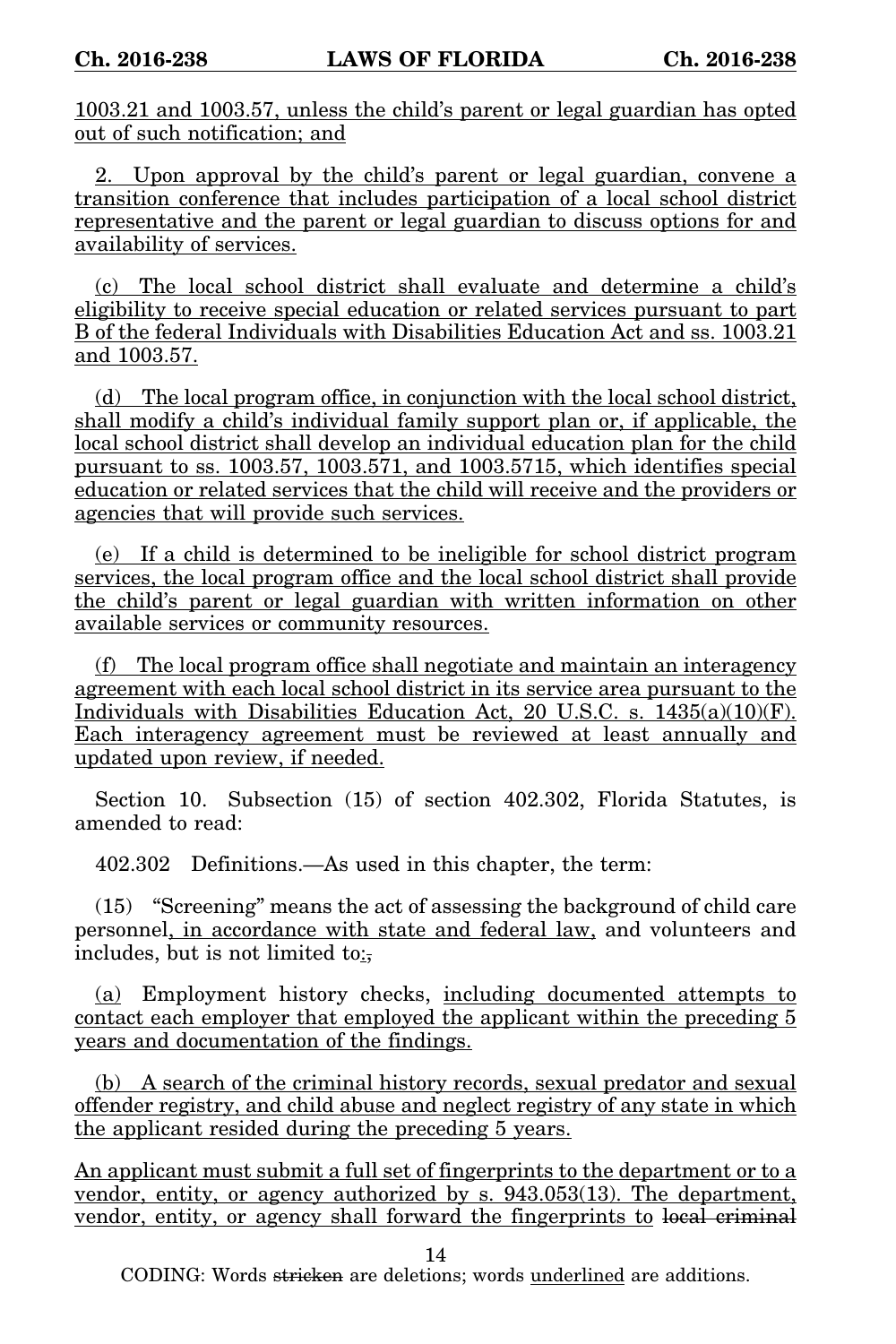records checks through local law enforcement agencies, fingerprinting for all purposes and checks in this subsection, statewide criminal records checks through the Department of Law Enforcement for state processing, and the Department of Law Enforcement shall forward the fingerprints to federal criminal records checks through the Federal Bureau of Investigation for national processing. Fingerprint submission must comply with s. 435.12.

Section 11. Section 402.3057, Florida Statutes, is repealed.

Section 12. Subsection (3) of section 402.306, Florida Statutes, is amended to read:

402.306 Designation of licensing agency; dissemination by the department and local licensing agency of information on child care.—

(3) The department and local licensing agencies, or the designees thereof, shall be responsible for coordination and dissemination of information on child care to the community and shall make available through electronic means upon request all licensing standards and procedures, health and safety standards for school readiness providers, monitoring and inspection reports, and in addition to the names and addresses of licensed child care facilities, school readiness program providers, and, where applicable pursuant to s. 402.313, licensed or registered family day care homes. This information shall also include the number of deaths, serious injuries, and instances of substantiated child abuse that have occurred in child care settings each year; research and best practices in child development; and resources regarding social-emotional development, parent and family engagement, healthy eating, and physical activity.

Section 13. Section 402.311, Florida Statutes, is amended to read:

402.311 Inspection.—

(1) A licensed child care facility shall accord to the department or the local licensing agency, whichever is applicable, the privilege of inspection, including access to facilities and personnel and to those records required in s. 402.305, at reasonable times during regular business hours, to ensure compliance with the provisions of ss. 402.301-402.319. The right of entry and inspection shall also extend to any premises which the department or local licensing agency has reason to believe are being operated or maintained as a child care facility without a license, but no such entry or inspection of any premises shall be made without the permission of the person in charge thereof unless a warrant is first obtained from the circuit court authorizing such entry or inspection same. Any application for a license or renewal made pursuant to this act or the advertisement to the public for the provision of child care as defined in s. 402.302 shall constitute permission for any entry or inspection of the premises for which the license is sought in order to facilitate verification of the information submitted on or in connection with the application. In the event a licensed facility refuses permission for entry or inspection to the department or local licensing agency, a warrant shall be

15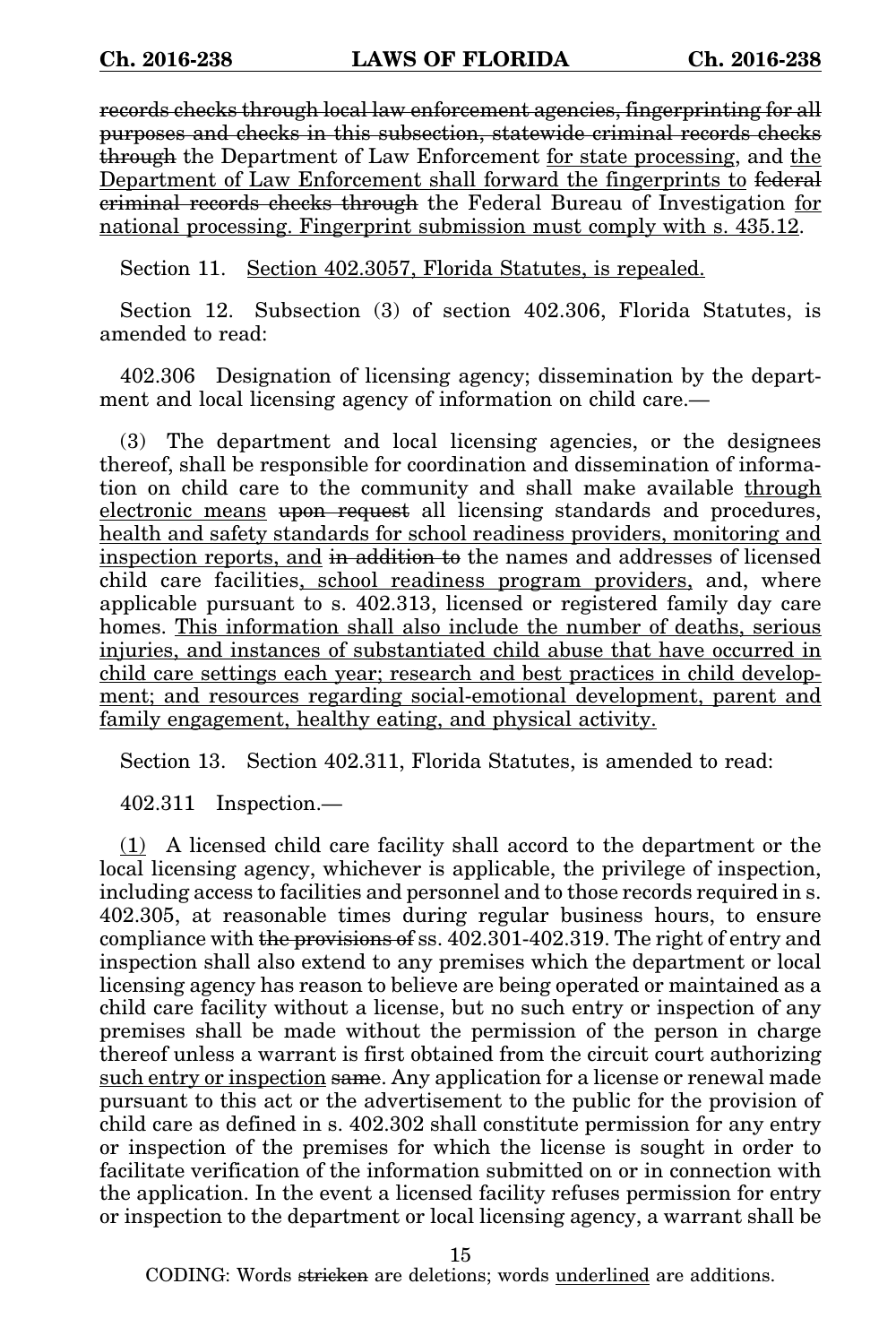obtained from the circuit court authorizing entry or inspection before same prior to such entry or inspection. The department or local licensing agency may institute disciplinary proceedings pursuant to s. 402.310, for such refusal.

(2) A school readiness program provider shall accord to the department or the local licensing agency, whichever is applicable, the privilege of inspection, including access to facilities, personnel, and records, to verify compliance with the requirements of s. 1002.88. Entry, inspection, and issuance of an inspection report by the department or the local licensing agency to verify compliance with the requirements of s. 1002.88 is an exercise of a discretionary power to enforce compliance with the laws duly enacted by a governmental body.

(3) The department's issuance, transmittal, or publication of an inspection report resulting from an inspection under this section does not constitute agency action subject to chapter 120.

Section 14. Subsection (3) is added to section 402.319, Florida Statutes, to read:

402.319 Penalties.—

(3) Each child care facility, family day care home, and large family child care home shall annually submit an affidavit of compliance with s. 39.201.

Section 15. Paragraph (c) is added to subsection (4) of section 435.07, Florida Statutes, to read:

435.07 Exemptions from disqualification.—Unless otherwise provided by law, the provisions of this section apply to exemptions from disqualification for disqualifying offenses revealed pursuant to background screenings required under this chapter, regardless of whether those disqualifying offenses are listed in this chapter or other laws.

(4)

(c) Disqualification from employment under this chapter may not be removed from, and an exemption may not be granted to, any current or prospective child care personnel of a provider receiving school readiness funding under part VI of chapter 1002, and such a person is disqualified from employment as child care personnel with such providers, regardless of any prior exemptions from disqualification, if the person has been registered as a sex offender as described in 42 U.S.C. s.  $9858f(c)(1)(C)$  or has been arrested for and is awaiting final disposition of, has been convicted or found guilty of, or entered a plea of guilty or nolo contendere to, regardless of adjudication, or has been adjudicated delinquent and the record has not been sealed or expunged for, any offense prohibited under any of the following provisions of state law or a similar law of another jurisdiction:

1. A felony offense prohibited under any of the following statutes:

16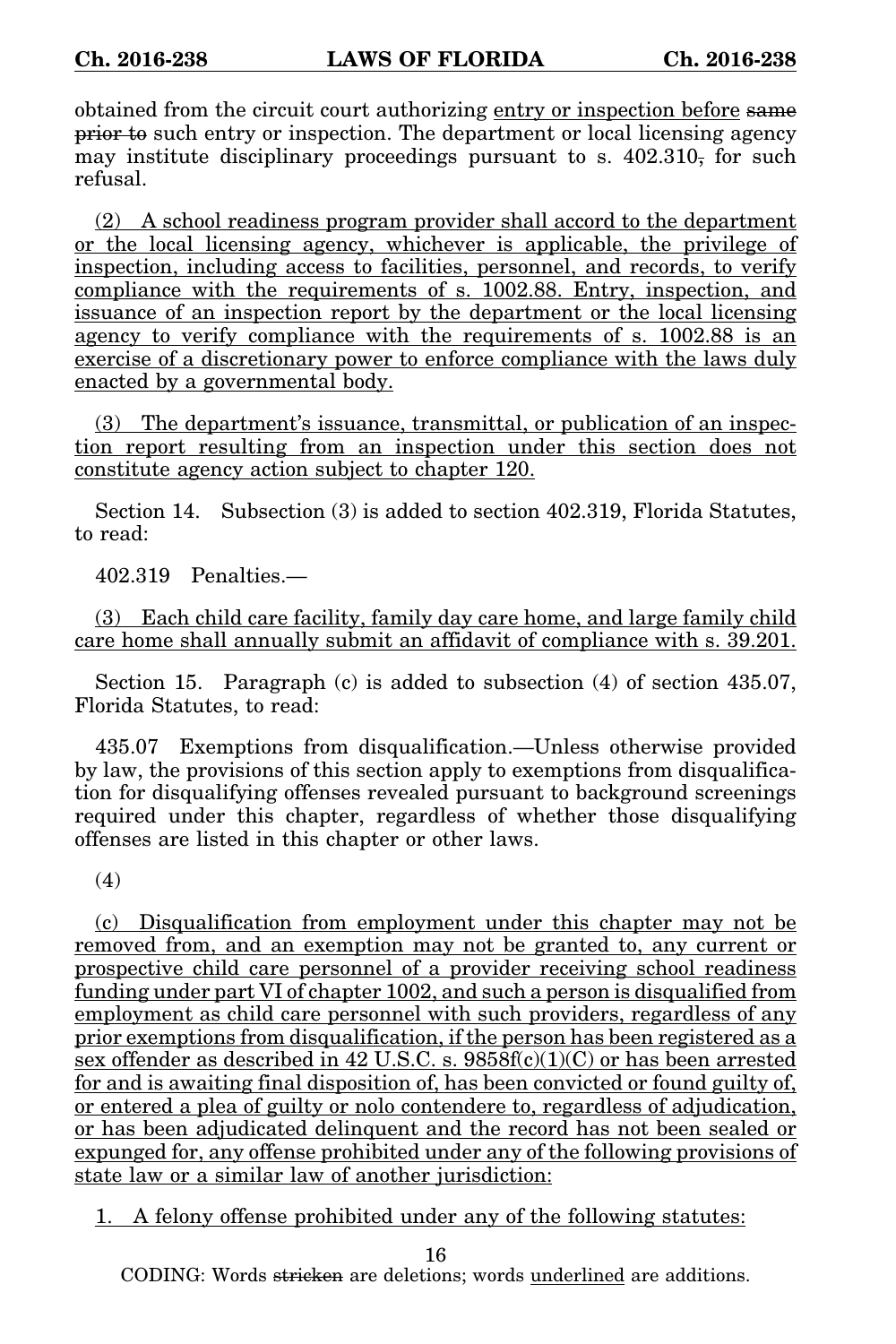a. Chapter 741, relating to domestic violence.

b. Section 782.04, relating to murder.

c. Section 782.07, relating to manslaughter, aggravated manslaughter of an elderly person or disabled adult, aggravated manslaughter of a child, or aggravated manslaughter of an officer, a firefighter, an emergency medical technician, or a paramedic.

d. Section 784.021, relating to aggravated assault.

e. Section 784.045, relating to aggravated battery.

f. Section 787.01, relating to kidnapping.

g. Section 787.025, relating to luring or enticing a child.

h. Section 787.04(2), relating to leading, taking, enticing, or removing a minor beyond the state limits, or concealing the location of a minor, with criminal intent pending custody proceedings.

i. Section 787.04(3), relating to leading, taking, enticing, or removing a minor beyond the state limits, or concealing the location of a minor, with criminal intent pending dependency proceedings or proceedings concerning alleged abuse or neglect of a minor.

j. Section 794.011, relating to sexual battery.

k. Former s. 794.041, relating to sexual activity with or solicitation of a child by a person in familial or custodial authority.

l. Section 794.05, relating to unlawful sexual activity with certain minors.

m. Section 794.08, relating to female genital mutilation.

n. Section 806.01, relating to arson.

o. Section 826.04, relating to incest.

p. Section 827.03, relating to child abuse, aggravated child abuse, or neglect of a child.

q. Section 827.04, relating to contributing to the delinquency or dependency of a child.

r. Section 827.071, relating to sexual performance by a child.

s. Chapter 847, relating to child pornography.

t. Section 985.701, relating to sexual misconduct in juvenile justice programs.

17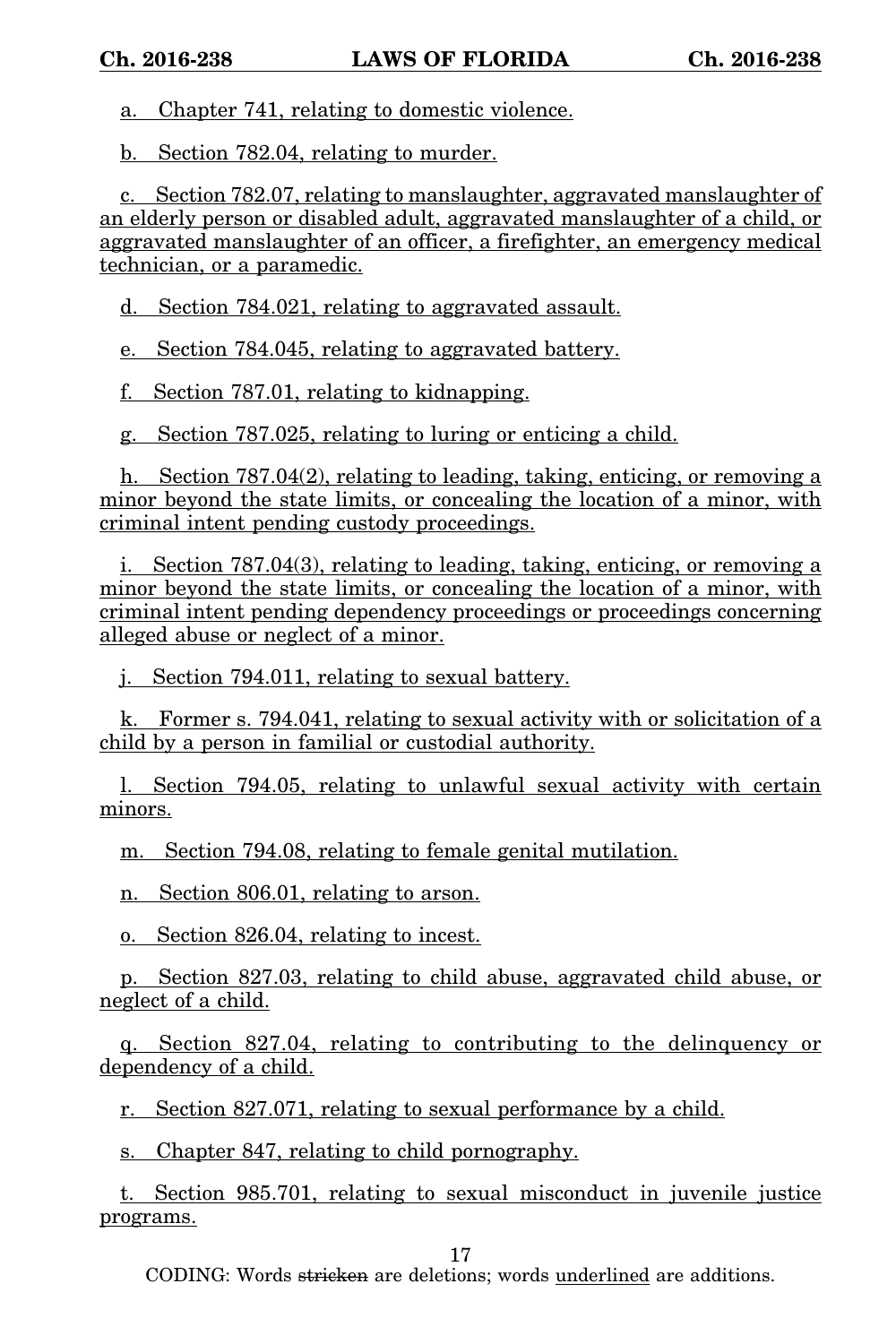2. A misdemeanor offense prohibited under any of the following statutes:

a. Section 784.03, relating to battery, if the victim of the offense was a minor.

b. Section 787.025, relating to luring or enticing a child.

c. Chapter 847, relating to child pornography.

3. A criminal act committed in another state or under federal law which, if committed in this state, constitutes an offense prohibited under any statute listed in subparagraph 1. or subparagraph 2.

Section 16. Paragraph (i) of subsection (2) of section 1002.82, Florida Statutes, is amended, and paragraphs (s) through (x) are added to that subsection, to read:

1002.82 Office of Early Learning; powers and duties.—

(2) The office shall:

(i) Enter into a memorandum of understanding with local licensing agencies and Develop, in coordination with the Child Care Services Program Office of the Department of Children and Families for inspections of school readiness program providers to monitor and verify compliance with s. 1002.88 and the health and safety checklist adopted by the office. The provider contract of a school readiness program provider that refuses permission for entry or inspection shall be terminated. The, and adopt a health and safety checklist may to be completed by license-exempt providers that does not exceed the requirements of s. 402.305 and the Child Care and Development Fund pursuant to 45 C.F.R. part 98.

(s) Develop and implement strategies to increase the supply and improve the quality of child care services for infants and toddlers, children with disabilities, children who receive care during nontraditional hours, children in underserved areas, and children in areas that have significant concentrations of poverty and unemployment.

(t) Establish preservice and inservice training requirements that address, at a minimum, school readiness child development standards, health and safety requirements, and social-emotional behavior intervention models, which may include positive behavior intervention and support models.

(u) Establish standards for emergency preparedness plans for school readiness program providers.

(v) Establish group sizes.

(w) Establish staff-to-children ratios that do not exceed the requirements of s.  $402.302(8)$  or  $(11)$  or s.  $402.305(4)$ , as applicable, for school readiness program providers.

18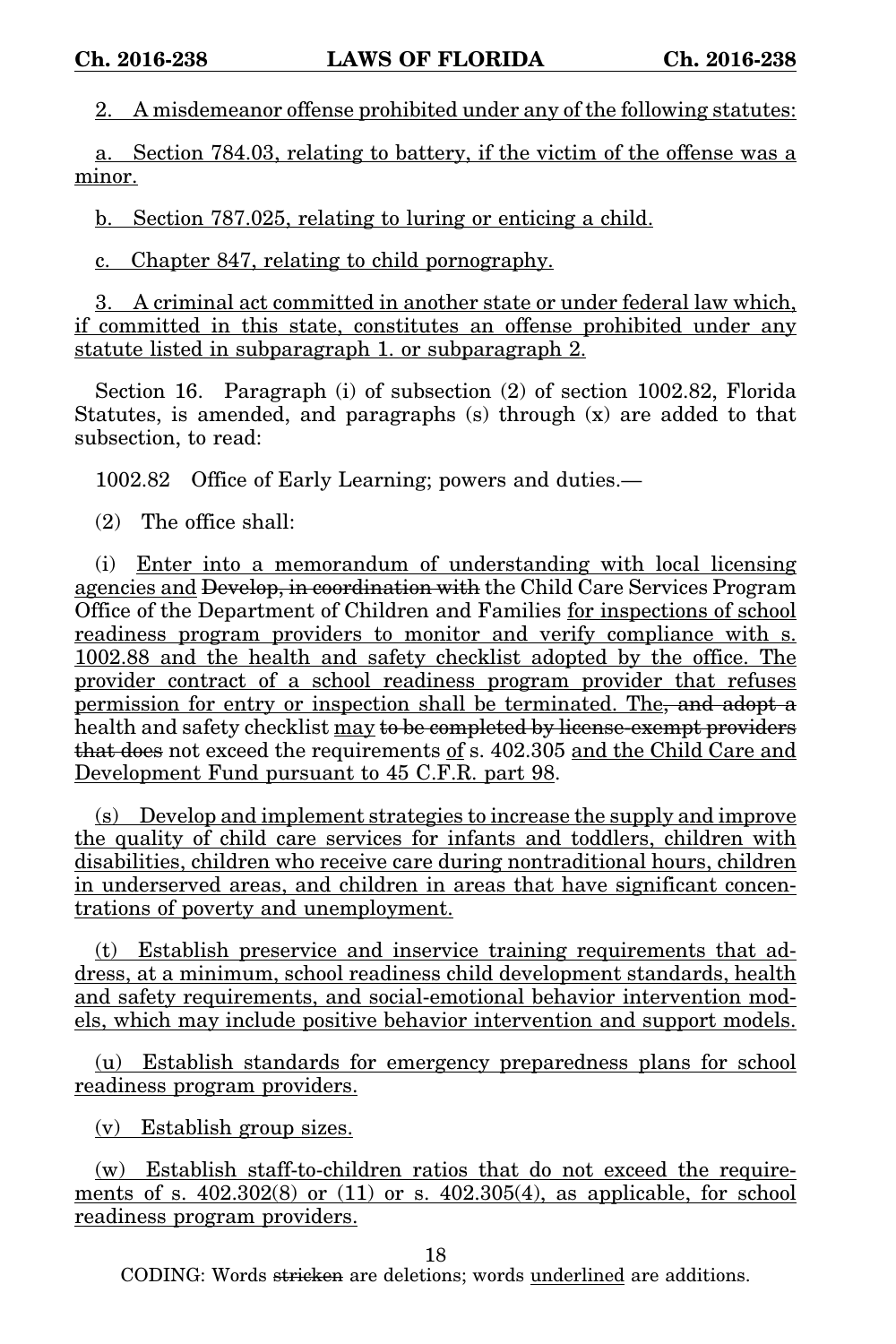(x) Establish eligibility criteria, including limitations based on income and family assets, in accordance with s. 1002.87 and federal law.

Section 17. Subsections (7) and (8) of section 1002.84, Florida Statutes, are amended to read:

1002.84 Early learning coalitions; school readiness powers and duties. Each early learning coalition shall:

(7) Determine child eligibility pursuant to s. 1002.87 and provider eligibility pursuant to s. 1002.88. At a minimum, Child eligibility must be redetermined annually. Redetermination must also be conducted twice per year for an additional 50 percent of a coalition's enrollment through a statistically valid random sampling. A coalition must document the reason why a child is no longer eligible for the school readiness program according to the standard codes prescribed by the office.

(8) Establish a parent sliding fee scale that provides for requires a parent copayment that is not a barrier to families receiving to participate in the school readiness program services. Providers are required to collect the parent's copayment. A coalition may, on a case-by-case basis, waive the copayment for an at-risk child or temporarily waive the copayment for a child whose family's income is at or below the federal poverty level and whose family experiences a natural disaster or an event that limits the parent's ability to pay, such as incarceration, placement in residential treatment, or becoming homeless, or an emergency situation such as a household fire or burglary, or while the parent is participating in parenting classes. A parent may not transfer school readiness program services to another school readiness program provider until the parent has submitted documentation from the current school readiness program provider to the early learning coalition stating that the parent has satisfactorily fulfilled the copayment obligation.

Section 18. Subsections (1), (4), (5), and (6) of section 1002.87, Florida Statutes, are amended to read:

1002.87 School readiness program; eligibility and enrollment.—

(1) Effective August 1, 2013, or upon reevaluation of eligibility for children currently served, whichever is later, Each early learning coalition shall give priority for participation in the school readiness program as follows:

(a) Priority shall be given first to a child younger than 13 years of age from a family that includes a parent who is receiving temporary cash assistance under chapter 414 and subject to the federal work requirements.

(b) Priority shall be given next to an at-risk child younger than 9 years of age.

19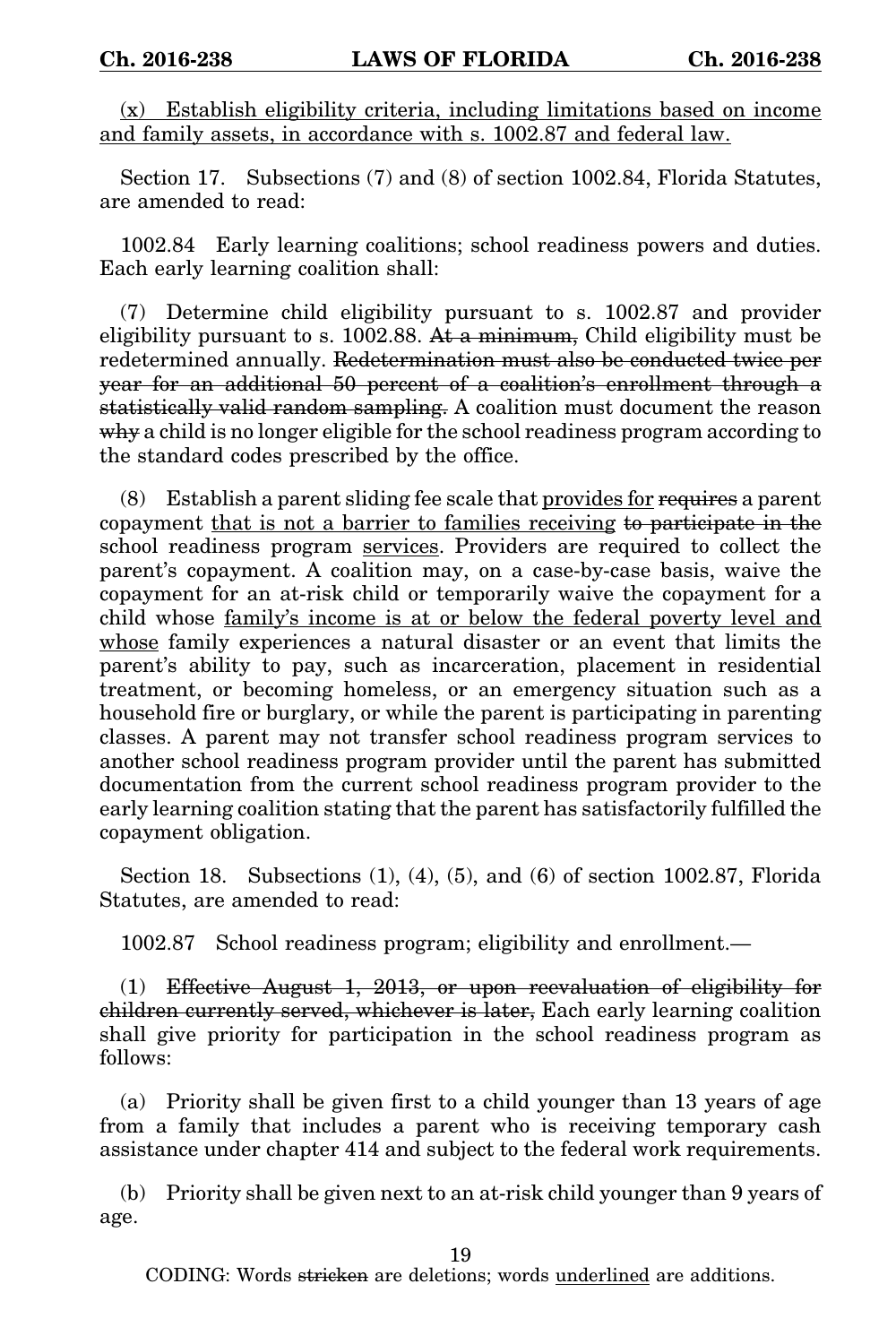(c) Priority shall be given next to a child from birth to the beginning of the school year for which the child is eligible for admission to kindergarten in a public school under s.  $1003.21(1)(a)2$ , who is from a working family that is economically disadvantaged, and may include such child's eligible siblings, beginning with the school year in which the sibling is eligible for admission to kindergarten in a public school under s.  $1003.21(1)(a)2$ . until the beginning of the school year in which the sibling is eligible to begin 6th grade, provided that the first priority for funding an eligible sibling is local revenues available to the coalition for funding direct services. However, a child eligible under this paragraph ceases to be eligible if his or her family income exceeds 200 percent of the federal poverty level.

(d) Priority shall be given next to a child of a parent who transitions from the work program into employment as described in s. 445.032 from birth to the beginning of the school year for which the child is eligible for admission to kindergarten in a public school under s.  $1003.21(1)(a)2$ .

(e) Priority shall be given next to an at-risk child who is at least 9 years of age but younger than 13 years of age. An at-risk child whose sibling is enrolled in the school readiness program within an eligibility priority category listed in paragraphs (a)-(c) shall be given priority over other children who are eligible under this paragraph.

(f) Priority shall be given next to a child who is younger than 13 years of age from a working family that is economically disadvantaged. A child who is eligible under this paragraph whose sibling is enrolled in the school readiness program under paragraph (c) shall be given priority over other children who are eligible under this paragraph. However, a child eligible under this paragraph ceases to be eligible if his or her family income exceeds 200 percent of the federal poverty level.

 $(g)$  Priority shall be given next to a child of a parent who transitions from the work program into employment as described in s. 445.032 who is younger than 13 years of age.

(h) Priority shall be given next to a child who has special needs, has been determined eligible as a student with a disability, has a current individual education plan with a Florida school district, and is not younger than 3 years of age. A special needs child eligible under this paragraph remains eligible until the child is eligible for admission to kindergarten in a public school under s. 1003.21(1)(a)2.

(i) Notwithstanding paragraphs  $(a)-(d)$ , priority shall be given last to a child who otherwise meets one of the eligibility criteria in paragraphs (a)-(d) but who is also enrolled concurrently in the federal Head Start Program and the Voluntary Prekindergarten Education Program.

(4) The parent of a child enrolled in the school readiness program must notify the coalition or its designee within 10 days after any change in employment status, income, or family size or failure to maintain attendance

20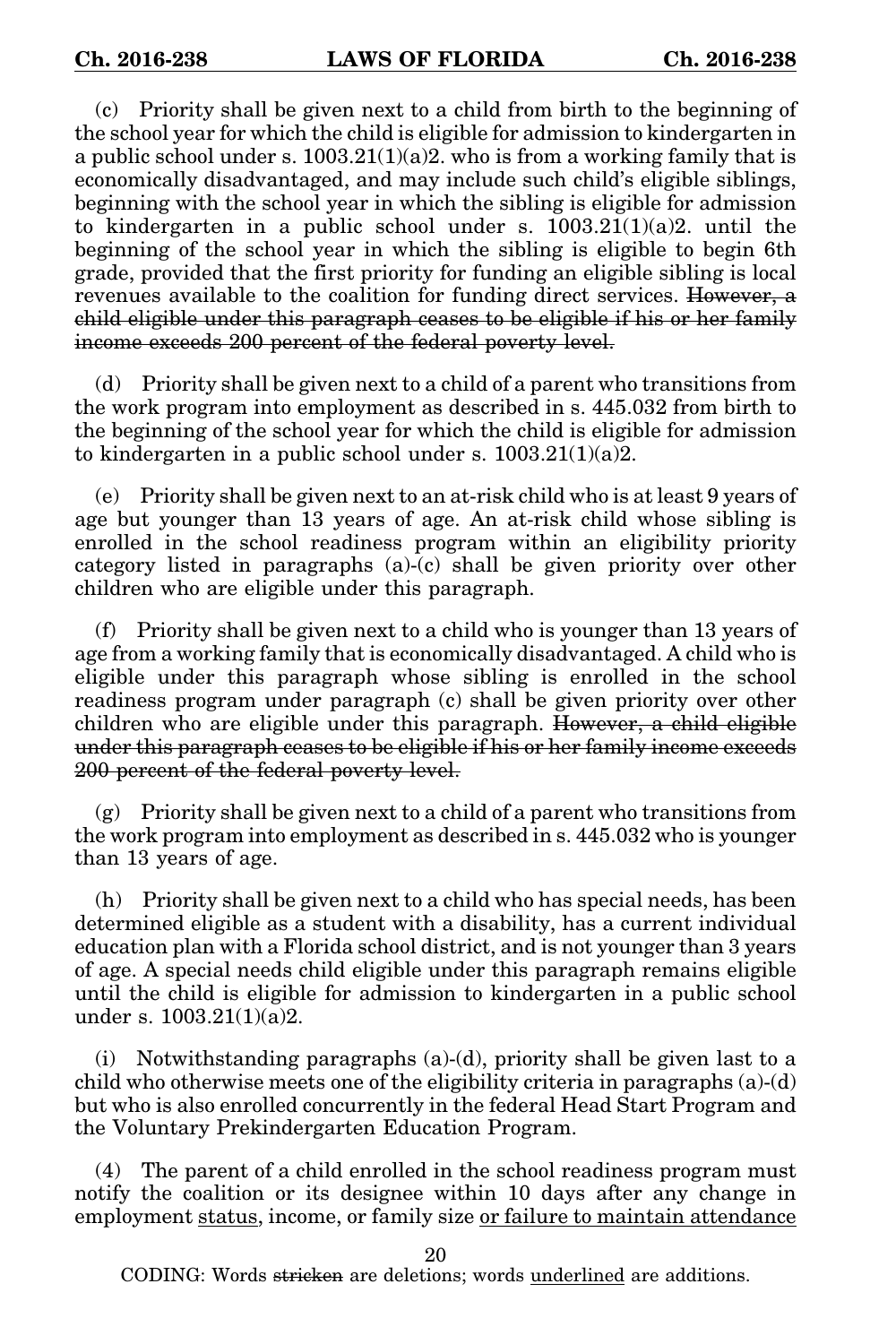at a job training or educational program in accordance with program requirements. Upon notification by the parent, the child's eligibility must be reevaluated.

(5) A child whose eligibility priority category requires the child to be from a working family ceases to be eligible for the school readiness program if a parent with whom the child resides does not reestablish employment or resume attendance at a job training or educational program within 90 60 days after becoming unemployed <u>or ceasing to attend</u> a job training or educational program.

(6) Eligibility for each child must be reevaluated annually. Upon reevaluation, a child may not continue to receive school readiness program services if he or she has ceased to be eligible under this section. A child who is ineligible due to a parent's job loss or cessation of education or job training shall continue to receive school readiness program services for at least 3 months to enable the parent to obtain employment.

Section 19. Paragraphs (c), (d), and (e) of subsection (1) of section 1002.88, Florida Statutes, are amended to read:

1002.88 School readiness program provider standards; eligibility to deliver the school readiness program.—

(1) To be eligible to deliver the school readiness program, a school readiness program provider must:

(c) Provide basic health and safety of its premises and facilities and compliance with requirements for age-appropriate immunizations of children enrolled in the school readiness program.

1. For a provider that is licensed child care facility, a large family child care home, or a licensed family day care home, compliance with s. 402.305, s. 402.3131, or s. 402.313 and this subsection, as verified pursuant to s. 402.311, satisfies this requirement.

2. For a provider that is a registered family day care home or is not subject to licensure or registration by the Department of Children and Families, compliance with this subsection, as verified pursuant to s. 402.311, satisfies this requirement. Upon verification pursuant to s. 402.311, the provider For a public or nonpublic school, compliance with s. 402.3025 or s. 1003.22 satisfies this requirement. A faith-based child care provider, an informal child care provider, or a nonpublic school, exempt from licensure under s.  $402.316$  or s.  $402.3025$ , shall annually post complete the health and safety checklist adopted by the office, post the checklist prominently on its premises in plain sight for visitors and parents, and shall annually submit the checklist it annually to its local early learning coalition.

(d) Provide an appropriate group size and staff-to-children ratiopursuant to s.  $402.305(4)$  or s.  $402.302(8)$  or  $(11)$ , as applicable, and as verified pursuant to s. 402.311.

21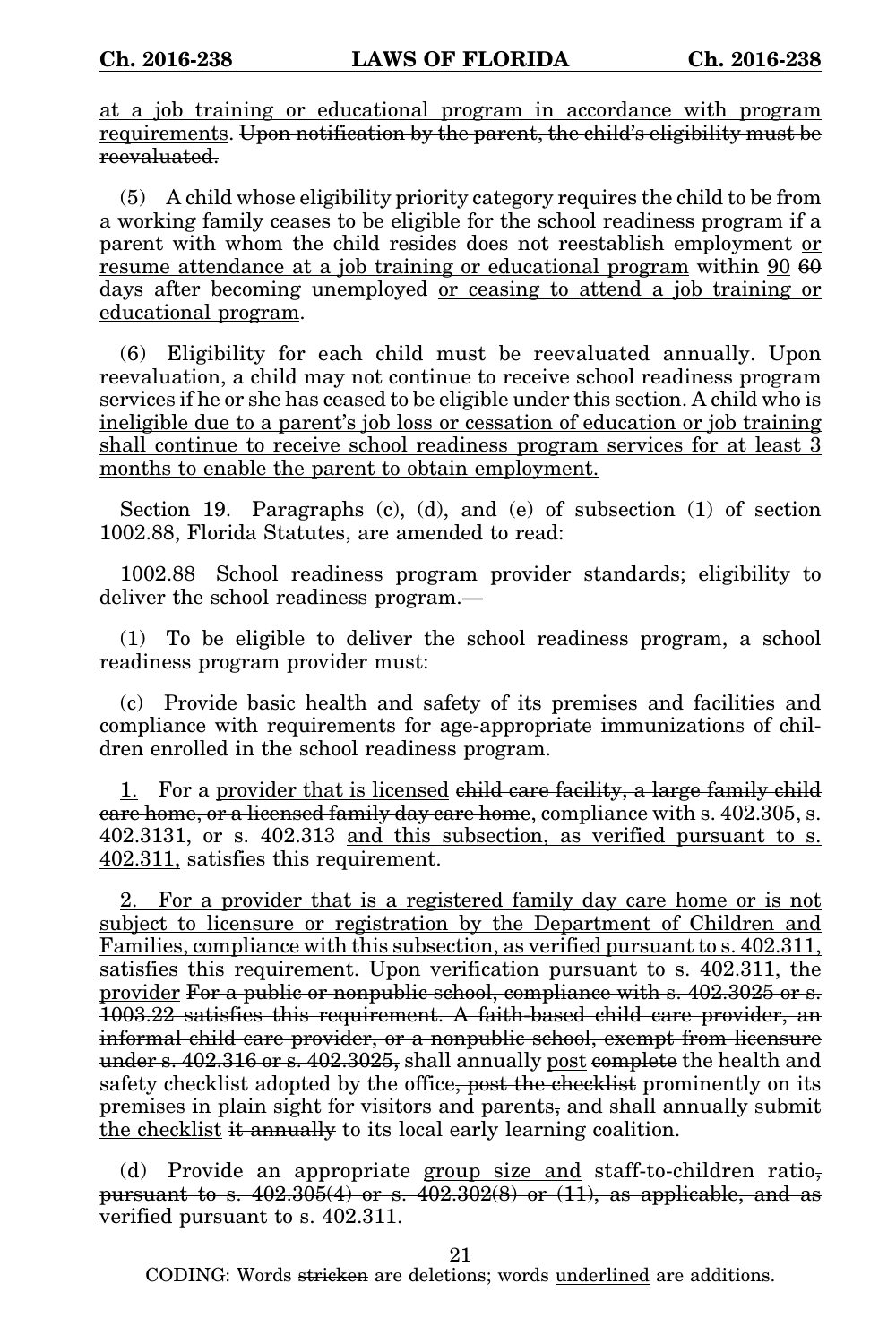(e) Employ child care personnel, as defined in s. 402.302(3), who have satisfied the screening requirements of chapter 402 and fulfilled the training requirements of the office Provide a healthy and safe environment pursuant to s.  $402.305(5)$ ,  $(6)$ , and  $(7)$ , as applicable, and as verified pursuant to s. 402.311.

Section 20. Subsections (6) and (7) of section 1002.89, Florida Statutes, are amended to read:

1002.89 School readiness program; funding.—

(6) Costs shall be kept to the minimum necessary for the efficient and effective administration of the school readiness program with the highest priority of expenditure being direct services for eligible children. However, no more than 5 percent of the funds described in subsection (5) may be used for administrative costs and no more than 22 percent of the funds described in subsection (5) may be used in any fiscal year for any combination of administrative costs, quality activities, and nondirect services as follows:

(a) Administrative costs as described in 45 C.F.R. s. 98.52, which shall include monitoring providers using the standard methodology adopted under s. 1002.82 to improve compliance with state and federal regulations and law pursuant to the requirements of the statewide provider contract adopted under s. 1002.82(2)(m).

(b) Activities to improve the quality of child care as described in 45 C.F.R. s. 98.51, which shall be limited to the following:

1. Developing, establishing, expanding, operating, and coordinating resource and referral programs specifically related to the provision of comprehensive consumer education to parents and the public to promote informed child care choices specified in 45 C.F.R. s. 98.33 regarding participation in the school readiness program and parental choice.

2. Awarding grants and providing financial support to school readiness program providers and their staff to assist them in meeting applicable state requirements for child care performance standards, implementing developmentally appropriate curricula and related classroom resources that support curricula, providing literacy supports, and providing continued professional development and training. Any grants awarded pursuant to this subparagraph shall comply with the requirements of ss. 215.971 and 287.058.

3. Providing training, and technical assistance, and financial support to for school readiness program providers, staff, and parents on standards, child screenings, child assessments, child development research and best practices, developmentally appropriate curricula, character development, teacher-child interactions, age-appropriate discipline practices, health and safety, nutrition, first aid, cardiopulmonary resuscitation, the recognition of

22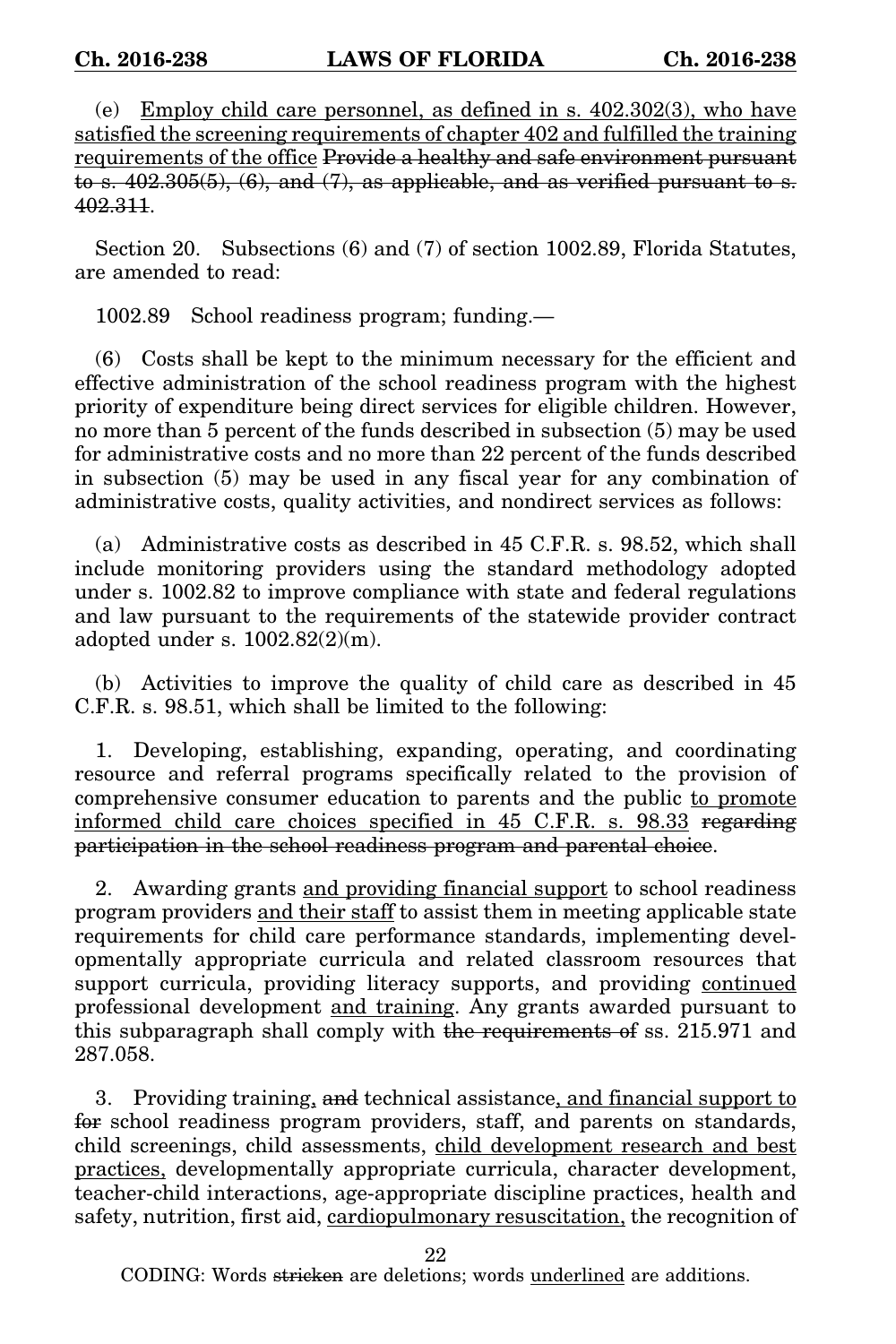communicable diseases, and child abuse detection, and prevention, and reporting.

4. Providing, from among the funds provided for the activities described in subparagraphs 1.-3., adequate funding for infants and toddlers as necessary to meet federal requirements related to expenditures for quality activities for infant and toddler care.

5. Improving the monitoring of compliance with, and enforcement of, applicable state and local requirements as described in and limited by 45 C.F.R. s. 98.40.

6. Responding to Warm-Line requests by providers and parents related to school readiness program children, including providing developmental and health screenings to school readiness program children.

(c) Nondirect services as described in applicable Office of Management and Budget instructions are those services not defined as administrative, direct, or quality services that are required to administer the school readiness program. Such services include, but are not limited to:

1. Assisting families to complete the required application and eligibility documentation.

2. Determining child and family eligibility.

3. Recruiting eligible child care providers.

4. Processing and tracking attendance records.

5. Developing and maintaining a statewide child care information system.

As used in this paragraph, the term "nondirect services" does not include payments to school readiness program providers for direct services provided to children who are eligible under s. 1002.87, administrative costs as described in paragraph (a), or quality activities as described in paragraph (b).

(7) Funds appropriated for the school readiness program may not be expended for the purchase or improvement of land; for the purchase, construction, or permanent improvement of any building or facility; or for the purchase of buses. However, funds may be expended for minor remodeling and upgrading of child care facilities which is necessary for the administration of the program and to ensure that providers meet state and local child care standards, including applicable health and safety requirements.

Section 21. Paragraph (c) of subsection (2) of section 402.3025, Florida Statutes, is amended to read:

23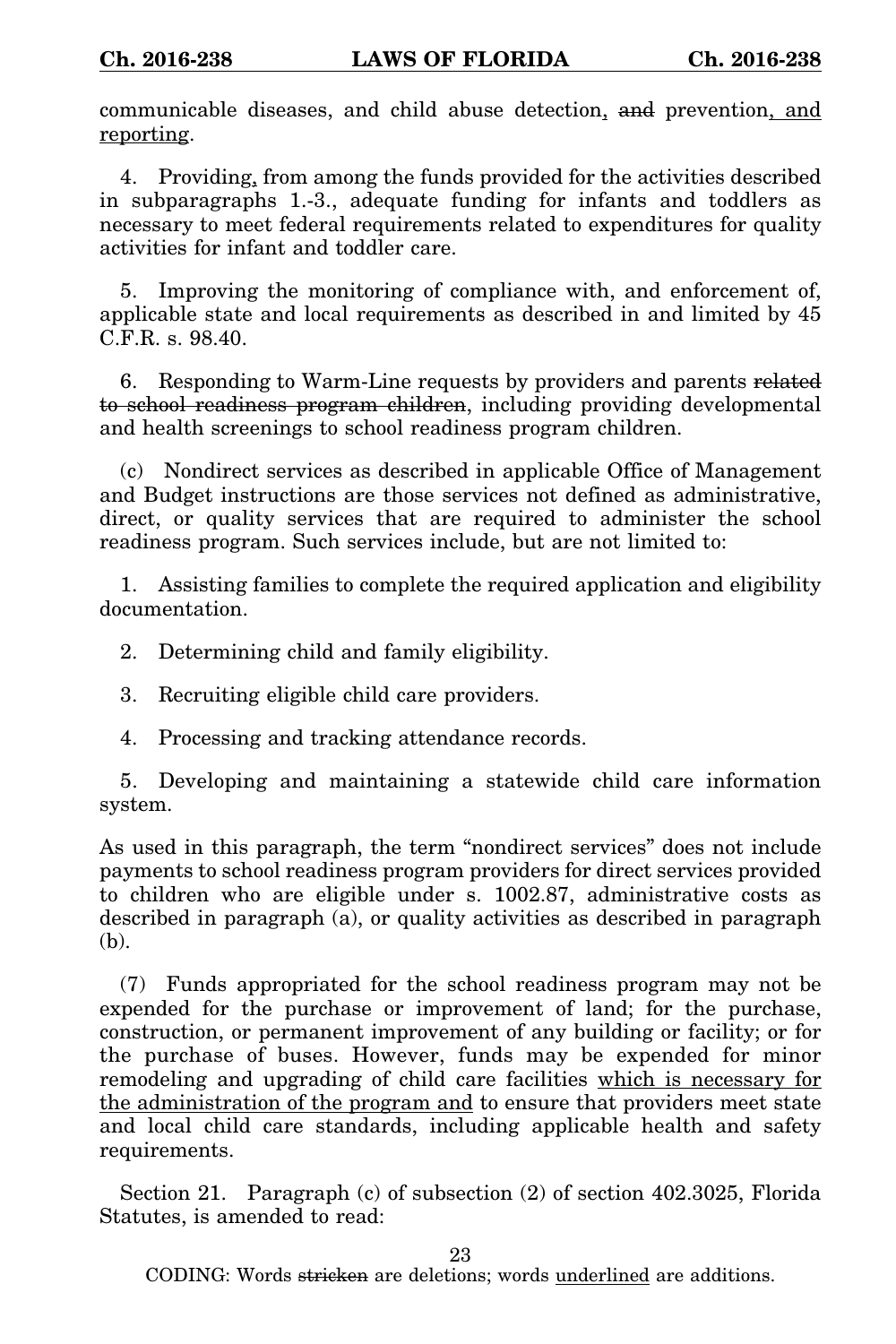402.3025 Public and nonpublic schools.—For the purposes of ss. 402.301- 402.319, the following shall apply:

(2) NONPUBLIC SCHOOLS.—

(c) Programs for children who are at least 3 years of age, but under 5 years of age, shall not be deemed to be child care and shall not be subject to the provisions of ss. 402.301-402.319 relating to child care facilities, provided the programs in the schools are operated and staffed directly by the schools, provided a majority of the children enrolled in the schools are 5 years of age or older, and provided there is compliance with the screening requirements for personnel pursuant to s. 402.305 or s. 402.3057. A nonpublic school may designate certain programs as child care, in which case these programs shall be subject to the provisions of ss. 402.301-402.319.

Section 22. Subsections (1) and (2) of section 413.092, Florida Statutes, are amended to read:

413.092 Blind Babies Program.—

(1) The Blind Babies Program is created within the Division of Blind Services of the Department of Education to provide community-based earlyintervention education to children from birth through 5 years of age who are blind or visually impaired, and to their parents, families, and caregivers, through community-based provider organizations. The division shall enlist parents, ophthalmologists, pediatricians, schools, the Early Steps Program Infant and Toddlers Early Intervention Programs, and therapists to help identify and enroll blind and visually impaired children, as well as their parents, families, and caregivers, in these educational programs.

(2) The program is not an entitlement but shall promote early development with a special emphasis on vision skills to minimize developmental delays. The education shall lay the groundwork for future learning by helping a child progress through normal developmental stages. It shall teach children to discover and make the best use of their skills for future success in school. It shall seek to ensure that visually impaired and blind children enter school as ready to learn as their sighted classmates. The program shall seek to link these children, and their parents, families, and caregivers, to other available services, training, education, and employment programs that could assist these families in the future. This linkage may include referrals to the school districts and the Early Steps Infants and Toddlers Early Intervention Program for assessments to identify any additional services needed which are not provided by the Blind Babies Program. The division shall develop a formula for eligibility based on financial means and may create a means-based matrix to set a copayment fee for families having sufficient financial means.

Section 23. Subsection (1) of section 1003.575, Florida Statutes, is amended to read:

24